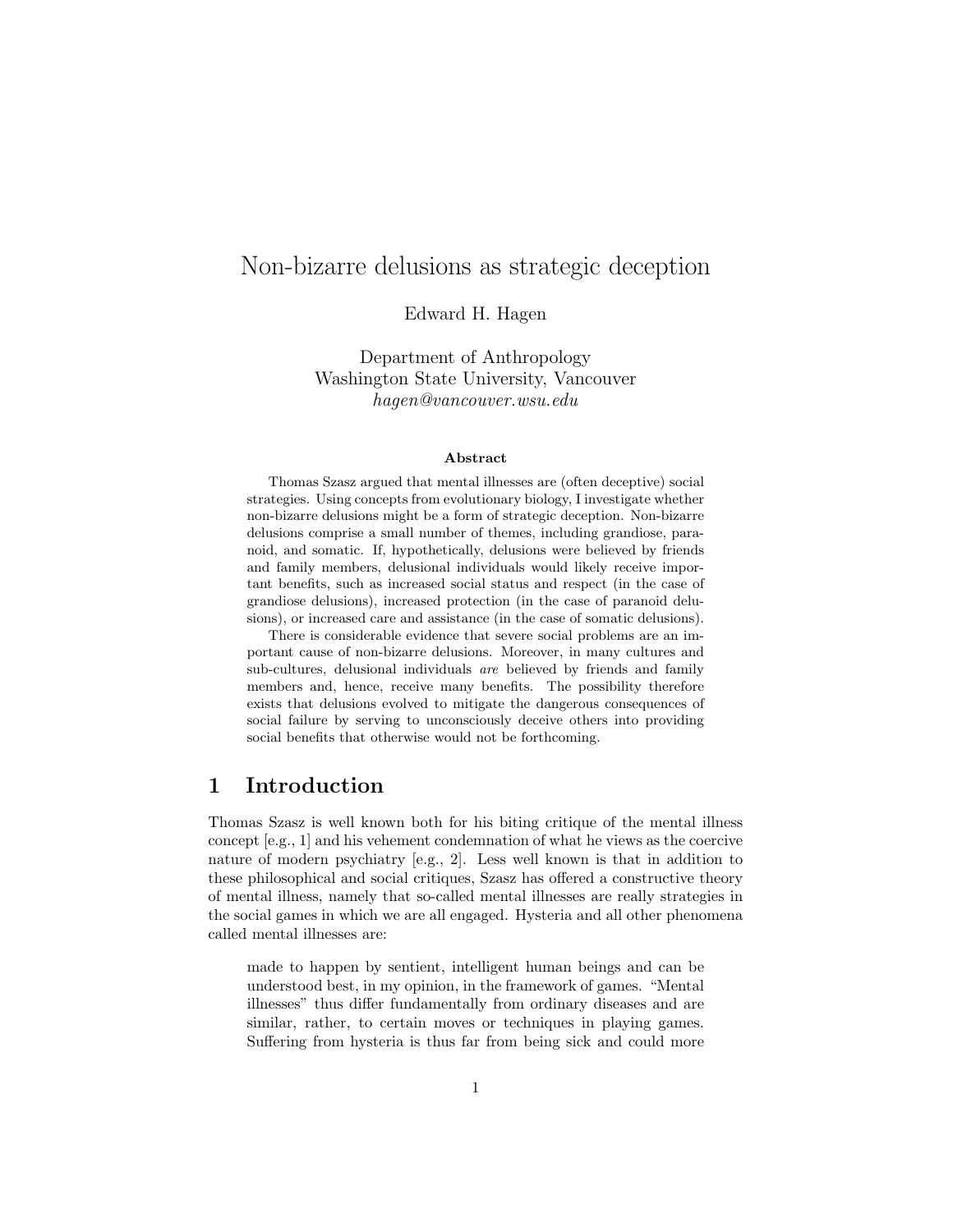accurately be thought of a playing a game, correctly or incorrectly, skillfully or clumsily, successfully or unsuccessfully, as the case might be. [1, p. 225]

According to Szasz, these strategies are incorrectly labeled illnesses because they often involve socially undesirable behaviors like lying, cheating, and deception. The illness label then justifies the social control of these behaviors [3]. Psychiatry, however, is strictly prohibited from considering a strategic view of mental illness as, for example, a type of lie:

For the contemporary psychiatrist to speak of lying in connection with so-called mental illness is anathema. Once a person is called a "patient" his psychiatrist is no longer even permitted to consider such a thing as lying. The prohibition placed on this term and all it connotes has been at least as strong as that on sex in Victorian society, and perhaps even greater. Anyone who speaks of lying in connection with psychiatric problems, tends ipso facto to be identified as "antipsychiatric" and "antihumanitarian," meaning thereby that he is both wrong and bad. I believe this is most regrettable, and merely signifies the contemporary psychiatrist's (and lay person's) sentimentalizing attitude toward the so-called mentally ill. Such an attitude toward mental illness is harmful to science and has no place in it. [1, p. 272]

Using concepts from modern evolutionary biology, Szasz' strategic theory of mental illness can be framed as testable hypotheses, at least for a restricted range of psychiatric symptoms. Given this framing, much evidence collected using the illness model actually supports Szasz. The argument I will develop, however, differs in important ways from Szasz'. First, I am not advancing a social critique of psychiatry; instead, I am interested in whether the illness model is the correct scientific model of some psychiatric symptoms or whether other models fare equally well or better. Second, I am not proposing that Szasz is correct about all mental illnesses - I strongly suspect that he is not, especially for conditions like autism and schizophrenia. Here I will only be investigating a single psychiatric symptom: non-bizarre delusions. Finally, unlike Szasz, I will specify in detail the special social circumstances that should elicit deceptive strategies and the benefits such strategies can deliver in the types of social environments in which humans evolved.

#### 1.1 The mystery of delusions

Delusions are tenaciously held, false beliefs that are unresponsive to the presentation of evidence contrary to the belief. The individual is preoccupied with the belief, finds it difficult to avoid thinking or talking about it, and does not report subjective efforts to resist it (in contrast to patients with obsessional ideas). The belief involves personal reference, rather than unconventional religious, scientific, or political conviction [4, 5].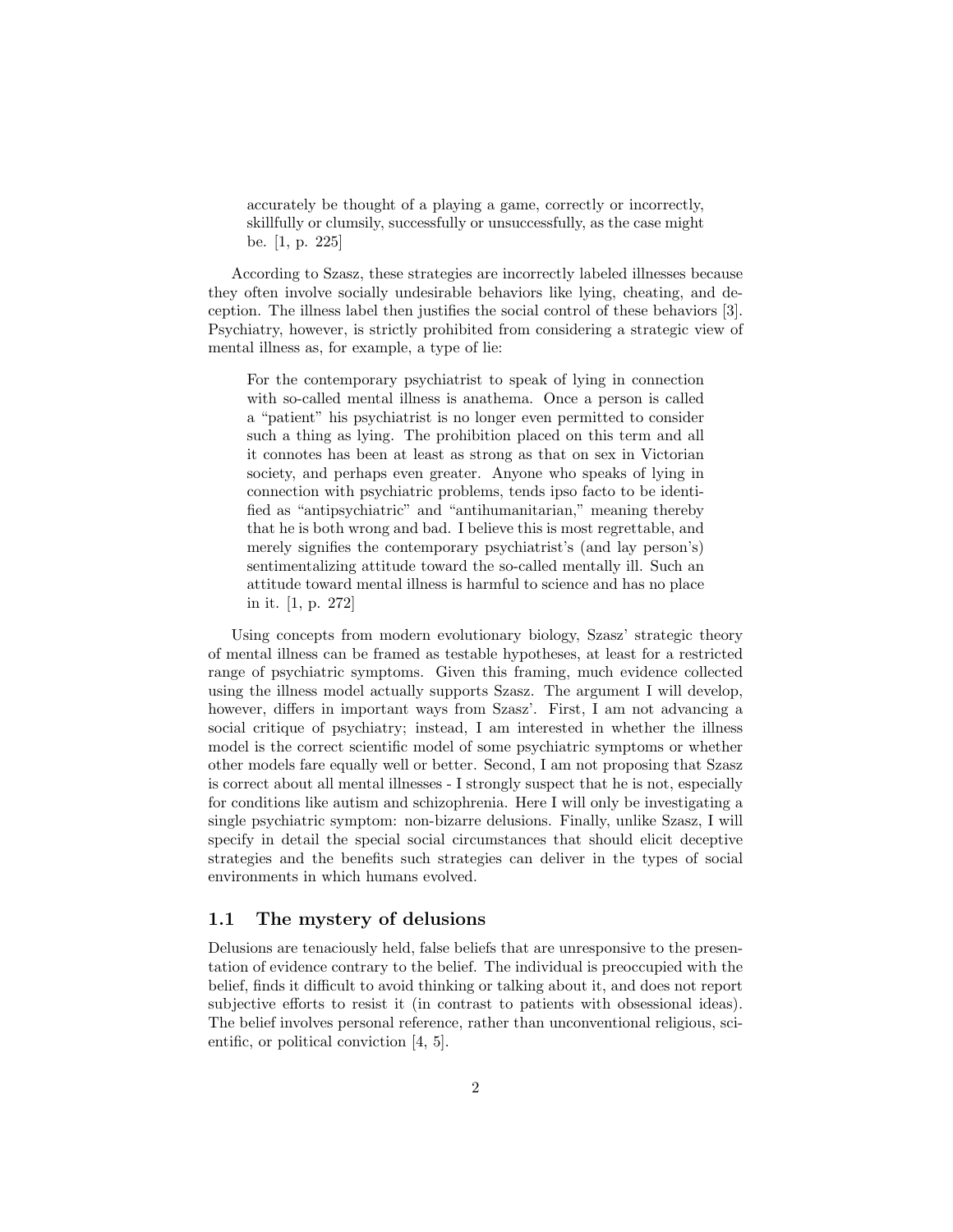Delusions are generally divided into two categories, bizarre and non-bizarre. Bizarre delusions are beliefs that are inconsistent with a person's culture - for example, an American's tenaciously held belief that insects were living in his brain.<sup>1</sup> Non-bizarre delusions are tenaciously held false beliefs that nonetheless could be accepted as true in that individual's culture - for example, an American's tenaciously held, false belief that he knew of an assassination plot against the President. Non-bizarre delusions are often systematized, with the delusional system forming a logical and coherent whole. Recent events may be incorporated into the system, or used as supporting evidence. This paper will be solely concerned with non-bizarre delusions, which are accompanied by the preservation of clear and orderly thinking, and whose etiology, as discussed in more detail below, almost certainly involves severe social problems and is therefore distinct from that of bizarre delusions.

A final criterion for delusions is that the beliefs are not shared by others [5]. It is critical to the thesis advanced here, however, that delusions are believed by healthy members of the wider community. There is evidence that this is the case. As Bell et al. [7] showed in a study of 'mind-control' experiences reported on the internet, even these bizarre delusions (albeit ones with a distinctly persecutory flavor, e.g., reports of police using brain implants) attract adherents. Although Bell et al. admit that some adherents were likely also psychotic, they found that the authors of mind control reports were often actively engaged with a non-psychotic community who had thematically similar concerns.

Enormously disruptive to sufferers and their families, delusions are among the most difficult psychiatric conditions to treat. After more than a century of research, however, no compelling explanation of delusions has emerged. Delusions have been attributed to disturbances in affect and thinking, deficits in perception, defects in the psyche, projections or externalizations of personal wishes, conflicts, or fears, altered views of the self, susceptible personality types, existential conflicts, avoidance responses, unsuccessful social interactions, and cybernetic regulation of the self and others. Most theories can be characterized by two major "themes": delusions are either motivational (individuals are motivated to explain unusual perceptions, or they are motivated to reduce or ameliorate uncomfortable emotional or psychic states), or delusions are a sign of an underlying cognitive defect [see 8, for references and critique].

Cognitive deficit models of delusions appear to be attracting the most research attention. This research has revealed numerous deficits in cognition that distinguish individuals with persecutory delusions from both other psychiatric patients as well as normal controls. These deficits are typically grouped into a limited set of categories, such as attentional biases, attributional biases, 'jumping-to-conclusion' biases, and theory-of-mind deficits. For example, compared to non-delusional psychiatric patients and controls, individuals with

<sup>&</sup>lt;sup>1</sup>A meta-analysis by Bell et al. [6] concluded that although delusions in general can be reliably diagnosed, the diagnosis of bizarre delusions was unreliable. They noted, however, that many of the studies reviewed were poorly designed or suffered significant confounds. Because the distinction between bizarre and non-bizarre delusions plays a key role in the DSM, they suggested several criteria for adequate future studies.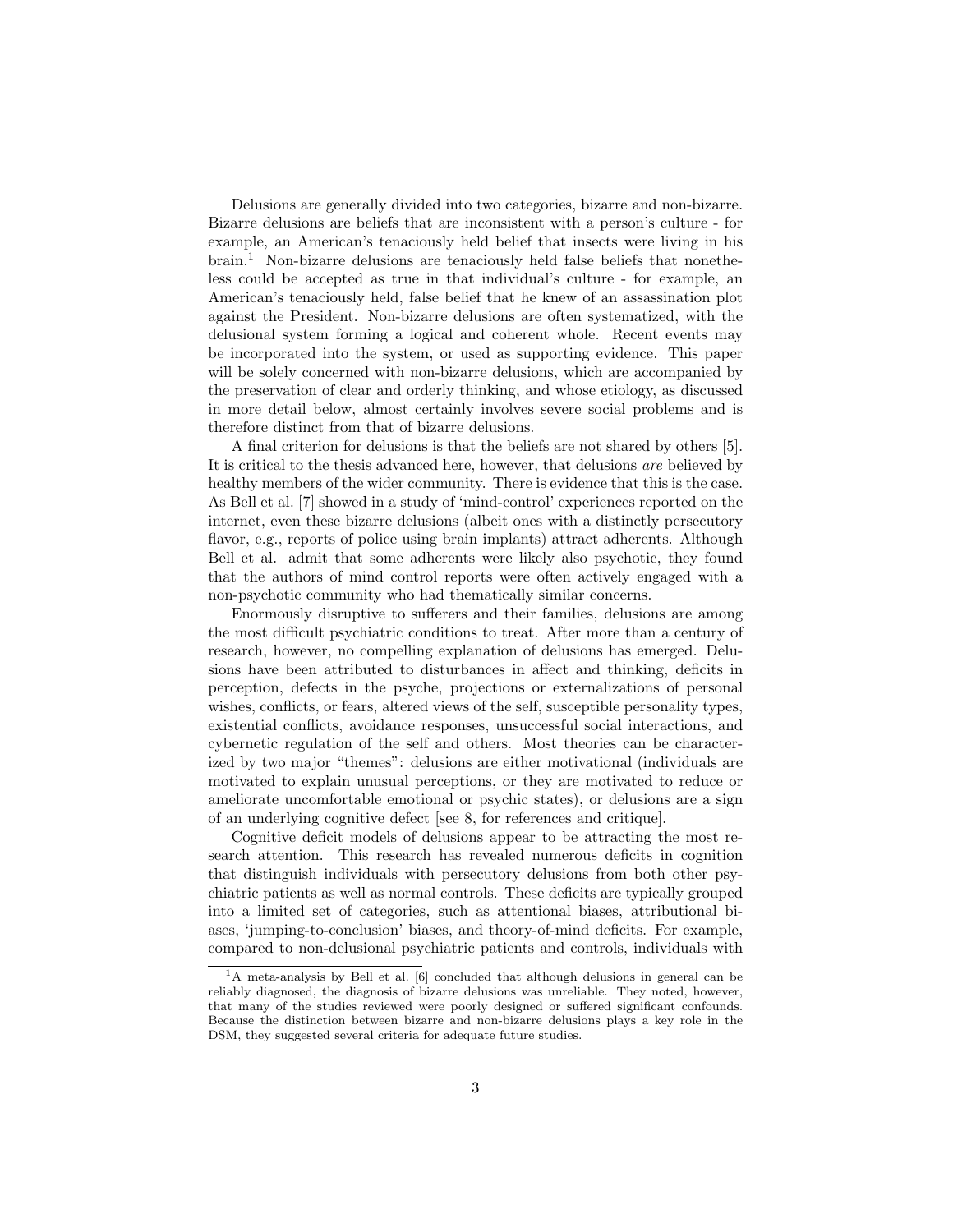persecutory delusions preferentially attend to threat-related stimuli, preferentially recall threatening episodes, spend less time reappraising potential threats in ambiguous pictures, take more credit for successes, more strongly deny responsibility for failures, tend to attribute failures to active malevolence on the part of others, draw conclusions based on less information and are more confident in these conclusions, and are less able to correctly infer the mental states of others [for reviews, see 9–11].

But do these findings reveal cognitive deficits, or do they simply reveal cognitive differences? Imagine, for the sake of argument, that a person with persecutory fears had real enemies. It would not be surprising that this person preferentially attended to threat-related stimuli, preferentially recalled threatening episodes, tended to attribute failures to the malevolence of others, and so forth. Because none of these studies controlled for individuals' social circumstances, it is impossible to conclude that these cognitive differences are evidence of genuine cognitive deficits, that is, of mental illness. The evidence is equally consistent with a strategic interpretation that views delusions as an adaptive response to certain kinds of real social threats.

Further, most, if not all, of these differences are state differences, not trait differences: cognitive differences covary with delusional symptoms. Correlation is not causation, so it could be that cognitive differences are the cause of delusions, that delusions are the cause of cognitive differences, or, as I will argue here, that both are correlated with a third factor: genuine social problems.

There is excellent evidence that delusions are caused by changes in brain biochemistry - most antipsychotic drugs work by blocking dopamine and serotonin receptors, such as the  $D_2$  and  $5HT_{2A}$  receptors - but this is evidence in support of materialism, not of dysfunction. The brain is a electrobiochemical machine, so every difference in psychological state is caused by changes in electrobiochemistry. A person who is in love has brain levels of dopamine and norepinephrine that are different from a person who is not in love, and yet medicine would not say that that a person in love is suffering from an excess of dopamine or norepinephrine, nor would it say that a person who is not in love is suffering from dopamine or norepinephrine deficits. By blocking or activating various receptors in the brain, it should be possible to suppress or activate just about any brain function, including the formation of memories, rational thought, language, emotions, and laughter.

Regarding the many other theories of delusions, a comprehensive review concluded, "In sum, despite large numbers of explanation and theories on delusional thinking, there is no agreed upon conceptualization or general model concerning their nature and very few theories enjoy empirical support" [8].

### 1.2 Should a function for delusions be considered?

Genuine brain dysfunctions like Alzheimer's disease and stroke-related brain damage are best understood within mainstream psychiatry's illness model. It is less apparent, however, whether the same is true of other distressful psychiatric states like depression, anxiety, and delusions. As numerous critics of the Western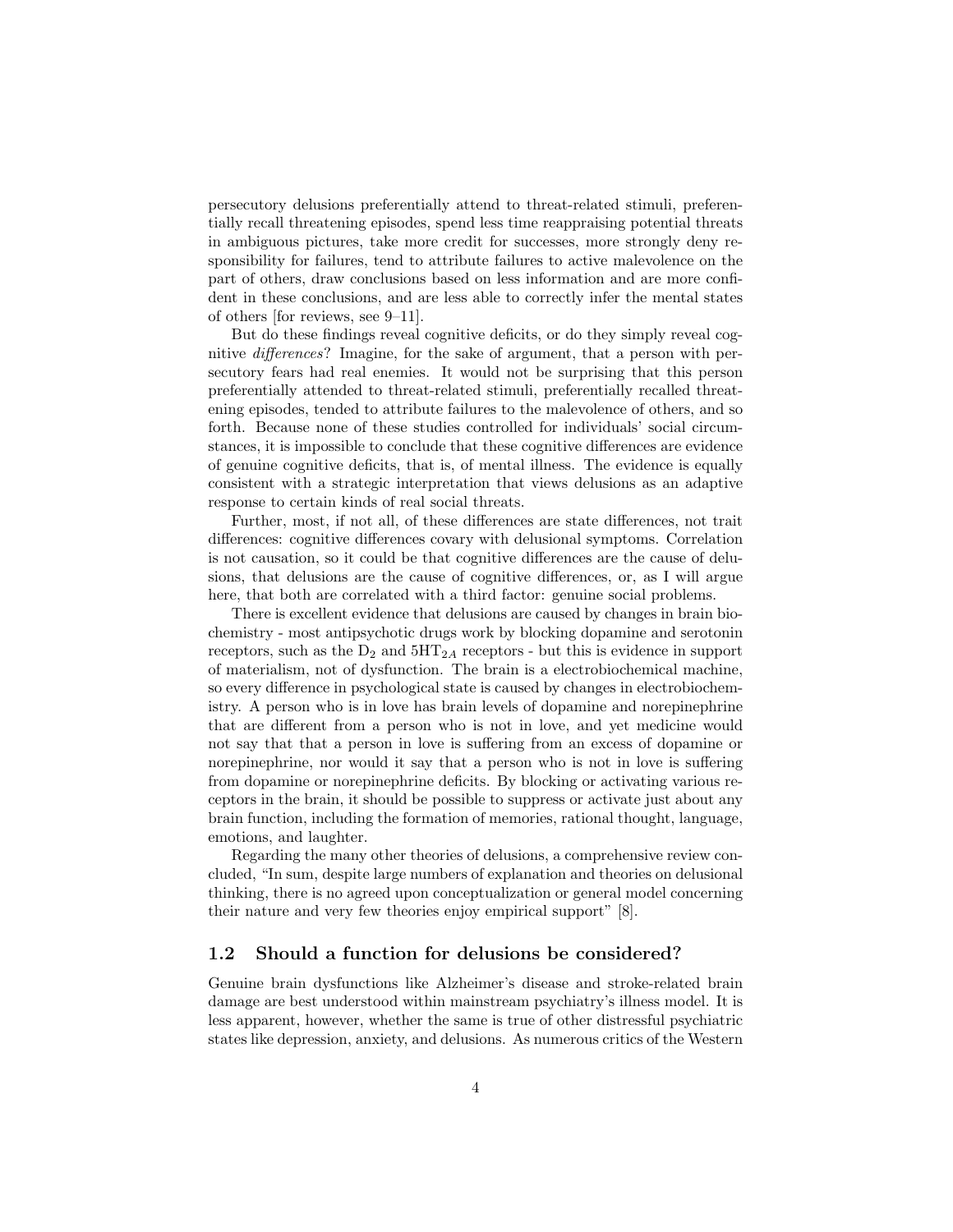concepts of "normal" and "abnormal" psychology have pointed out, labeling undesirable behaviors and emotions as "abnormal" allows them to be "treated," often with powerful drugs, and allows persons exhibiting them to be committed to institutions [e.g., 1, 3, 12]. According to these critics, psychiatry then ceases to be medicine and instead becomes a form of social control.

Wakefield's concept of mental disorders as *harmful dysfunctions* [e.g., 13–15] provides a compelling resolution to the debate between psychiatry and its critics. Traits that evolved to serve some function – adaptations – are not illnesses, even if they are deemed harmful by society. If aggression is an adaptation, for example, it is not an illness, even if it causes social harm. On this view, aggression is then not a medical problem but a social problem. Conversely, traits that are dysfunctional, but cause no harm, are also not illnesses. A vasectomy sterilizes a man, but this reproductive dysfunction is exactly what he desires. Only mental or physical conditions that are both harmful and dysfunctions, like Alzheimer's disease, are illnesses. Disentangling biological function from judgments of harm permits the latter to be more easily debated and critiqued.

Establishing that a psychological phenomenon is an adaptation, and therefore not an illness, requires that (1) some important reproductive problem posed by the physical or social environment be identified (the selection pressure), and (2) that the psychological phenomenon in question be shown to effectively solve that problem. I will argue that severe social failure was an important selection pressure on the evolution of human psychology. I will then argue that certain types of deception would have effectively mitigated the costs of severe social failure. Finally, I will argue that delusions, for three reasons, are exactly these types of deception. The first reason is that severe social problems appear to be an important cause of delusions; the second reason is that delusions seem well-designed to elicit benefits from others; and the third reason is that, in small-scale societies at least, delusions do elicit benefits from others.

Inquiring whether delusions are functional is especially urgent. The longterm use of older 'typical', and even the newer and safer 'atypical', antipsychotic drugs used to treat delusions is particularly dangerous. In a significant fraction of patients these treatments cause serious side effects like parkinsonism, and even irreversible brain damage, such as tardive dyskinesia: repetitive, involuntary, purposeless movements [16]. If delusions are functional, they are not illnesses, so the use of antipsychotic drugs to suppress them would require additional ethical considerations, and new approaches to alleviate suffering would be conceivable.

# 2 The selection pressure: severe social failure

Identifying an evolved function–an adaptation–always requires positing an associated ancestral environmental context, and a fitness benefit.<sup>2</sup> Vision, for example, requires an ancestral environment with sunlight, and the fitness benefit of seeing; hemoglobin an ancestral environment containing oxygen, and the

 $^{2}$  Fitness is an individual's capability to reproduce; fitness benefits and costs increase and decrease this capability, respectively.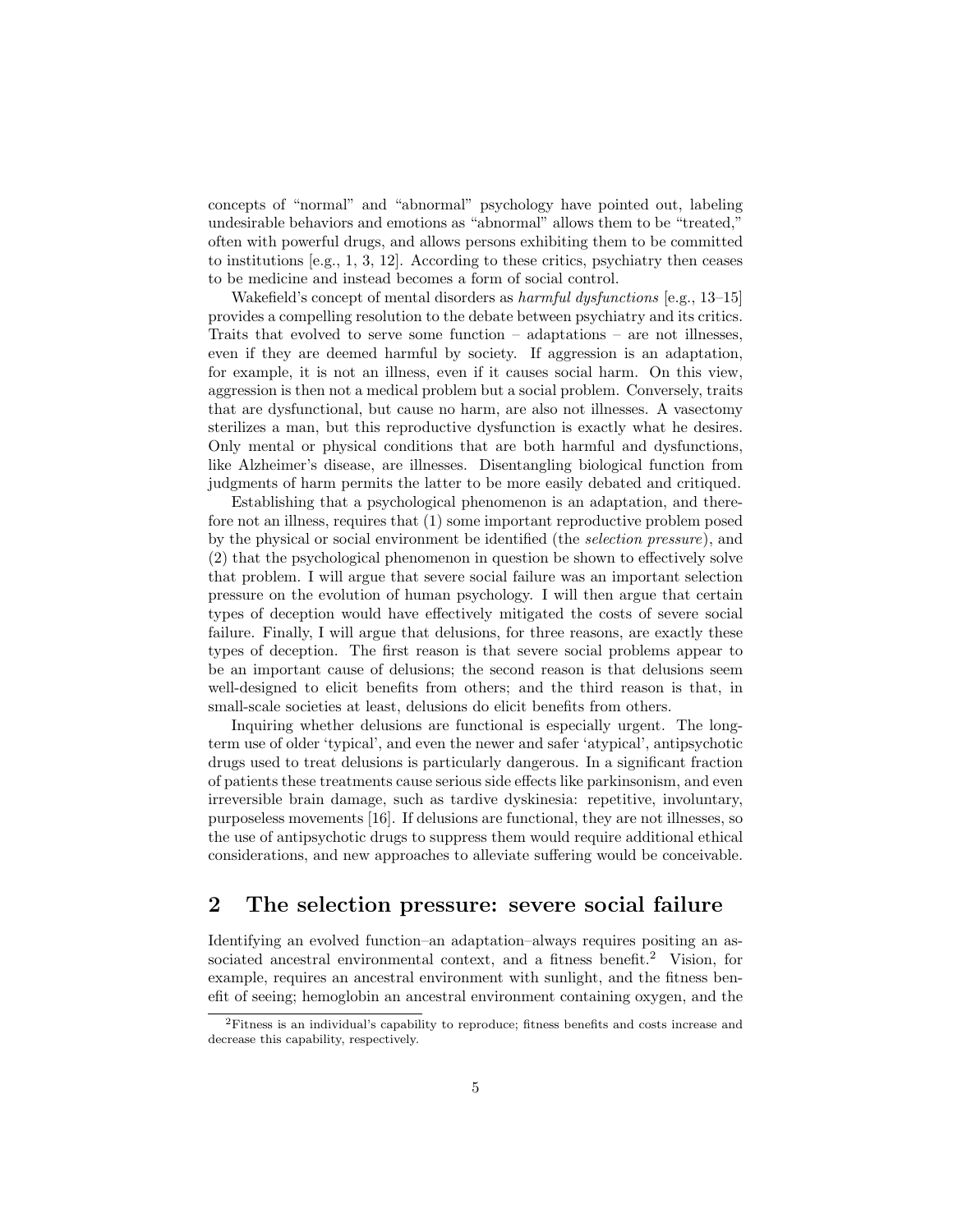fitness benefit of this oxidant for metabolism; and the immune system an ancestral environment with pathogens, and the fitness benefit of eliminating them from the body.

The hypothesis I will develop here makes two basic assumptions about ancestral human communities. First, that they comprised small, interdependent groups. And second, that, on occasion, conflicts arose in these groups which restricted a particular individual's access to benefits provided by group members, imposing a severe fitness cost on him or her.

The first assumption is supported by four lines of evidence: 1) Many primate species, including our closest relatives, the chimpanzees and bonobos, live in small groups and obtain important benefits from group-members [e.g., 17, 18]; 2) members of the predator guild to which human ancestors belonged, such as lions, hyenas, African dogs, and wolves, also live in small groups which provide important benefits to members  $[e.g., 19]$ ; 3) there is clear archaeological evidence from the late middle Pleistocene on showing that Homo hunted big game, returning large packages of meat to caves and other central sites where it was processed and consumed by multiple individuals [19]; and 4) all known modern hunter-gatherers live in relatively small groups [20]. In such small-scale and traditional societies, individuals receive very important benefits from their relations with others, including food, protection, health care, and mates [20– 27]. Conflicts and ruptures in social relationships obviously put these benefits at risk.

Regarding the second assumption, the rate of social problems in ancestral human communities is an open question, of course, but social rejection, exclusion, shunning and ostracism have been documented among wild chimpanzees [28, 29], baboons [30], lemurs [31], a number of other primate species [32], many other social species, including lions and wolves, as well numerous cultures, most institutions (e.g., government, military, education), all types of relationships (formal and informal), and among children, adolescents, and adults [33]. More generally, it is hard to imagine that there is a single member of the human species who has not experienced threats to his or her relationships. A spouse can fall in love with another, a parent can die, a friend can betray, and so forth.

The pain induced by problems in social relationships, termed social pain, is intense. The pain and distress experienced when recollecting a socially painful event, for instance, especially ostracism, are substantially higher than when recollecting a physically painful event, with levels of social pain comparable to chronic back pain and childbirth [33]. Social pain might actually have evolved from physical pain [34, 35], and it appears similar brain regions are involved in social and physical pain [36]. Leary et al. [37] found that 99% of recollected instances of social pain involved relational devaluation, usually by someone close.

Social pain is believed by most specialists to be the product of a long evolutionary history, especially among mammals, of heavy reliance on social relationships, including mother-infant bonds, and the disastrous consequences when such bonds are weakened or severed [33–35, 38–40]. Infants of less socially integrated baboon mothers, for example, are less likely to survive than infants of more socially integrated mothers, even after controlling for dominance rank,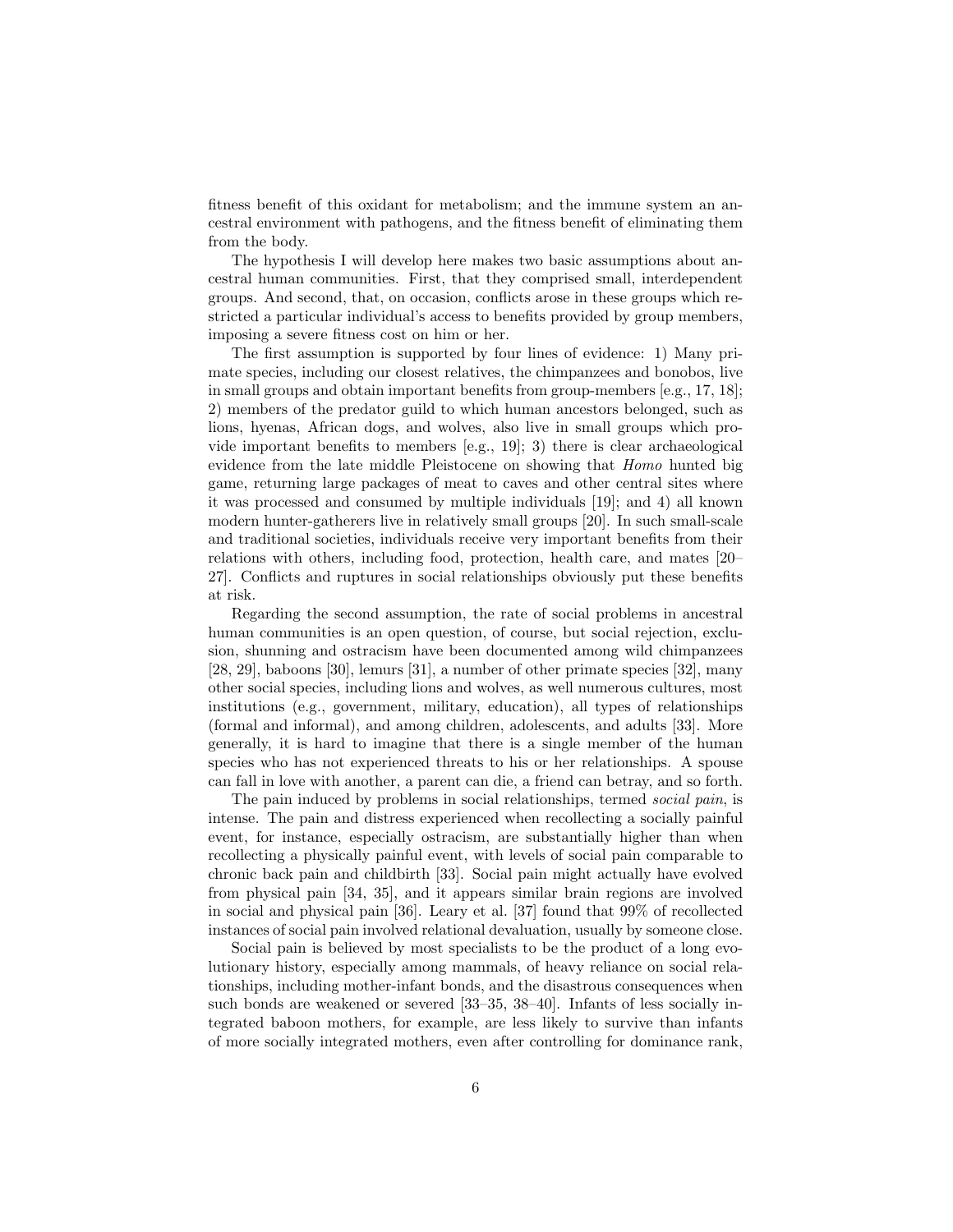group membership, and environmental conditions [41].

Social problems such as loss of close kin, a failure to form friendships, poor relationships, few benefits provided by social partners, renegotiation of relationships on less favorable terms, termination of one or more relationships, loss of social status, or hostile individuals impeding one's attempt to socialize with others or ostracizing one from the group would have decreased or eliminated access to essential resources, critically reducing one's biological fitness. Social failures would have greatly increased the difficulties in finding or keeping a mate, children would have received less care and investment, and close kin may have suffered as well. For a comprehensive review of the negative consequences of one type of social problem, stigmatization, see Crocker et al. [42]. For an evolutionary analysis of stigmatization, see Kurzban and Leary [43].

The price that humans pay for their almost unprecedented reliance on social relationships is the serious fitness cost that attends social failure.

# 3 The adaptations: vigilance and exploitative deception

The rest of this article will argue a simple proposition: that when individuals are in what would have been, in ancestral environments, a bad social situation, they will increase their vigilance and, in some cases, they will lie. When they are in a disastrous social situation, they will experience a strong compulsion to lie, and they will believe their own lies to increase the odds that others believe them too. What I am adding to this prosaic idea is simply that there are specialized psychological adaptations to increase vigilance and to lie. The lies are compulsory and completely unconscious, and are tightly focused on themes that garnered social benefits in ancestral social environments. Because these lies are often (but not always) implausible in modern states, they succeed less often than they would have in ancestral environments, and have therefore been misidentified as a psychopathology termed non-bizarre delusions.

In this section I outline what I think adaptations for increased vigilance and for deception would look like. In subsequent sections, I show how delusions correspond to this outline, I establish the import role of social problems in the etiology of delusions, and I document that, in small-scale and traditional societies, delusions elicit benefits.

#### 3.1 Increased vigilance

There is substantial evidence of specialized neural mechanisms for the detection and recollection of social threats. In particular, there are attentional and memory biases for threat-related stimuli; people more rapidly detect angry faces compared to faces expressing other emotions; visual scanning of threat-related faces, compared to faces exhibiting other emotions, is characterized by distinct visual scanpath strategies, such as increased fixations on feature areas (e.g., eyes, mouth) that appear particularly important for recognizing anger and fear;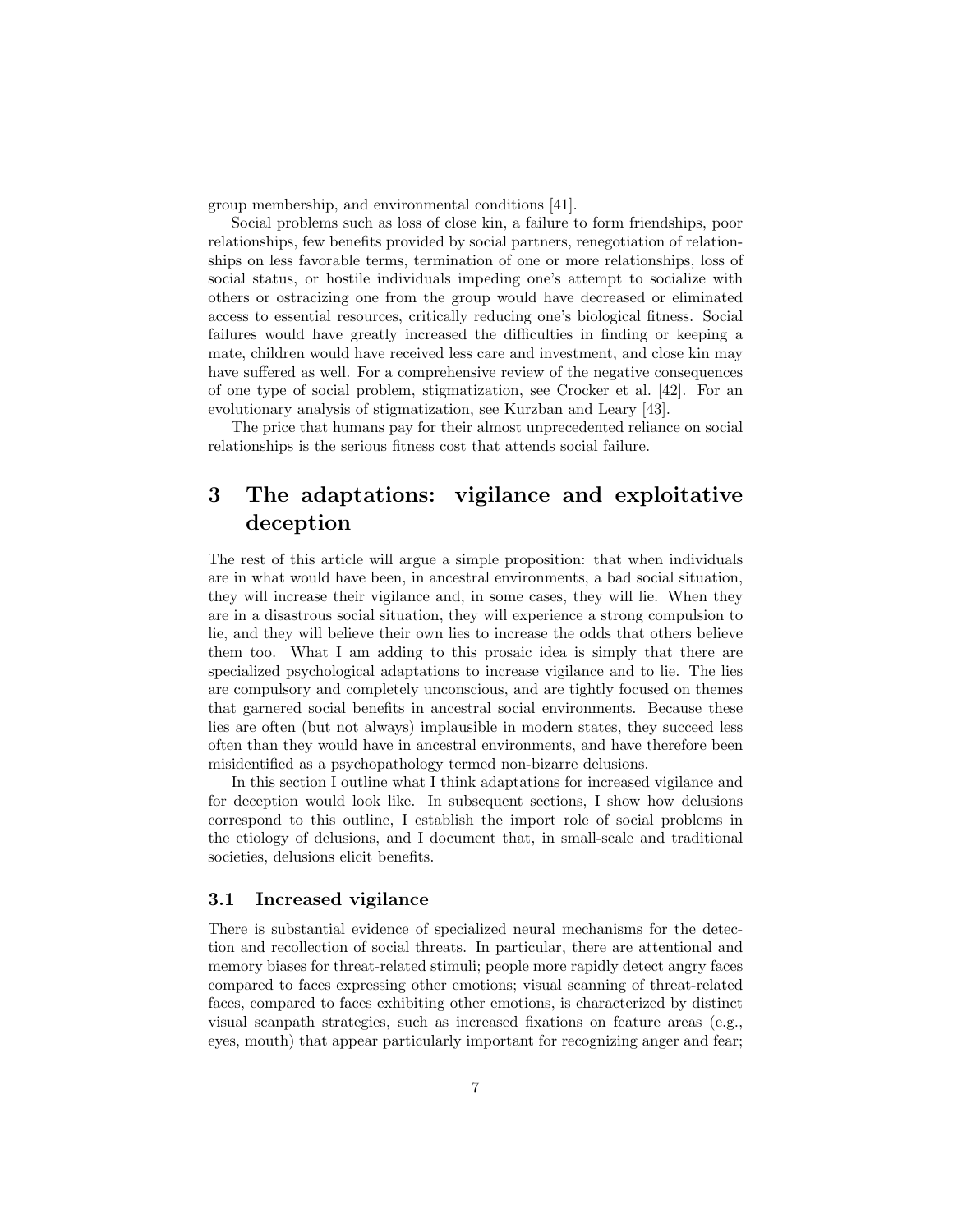and evidence from behavioral, lesion, and imaging studies indicates these functions appear to depend critically on the amygdala and prefrontal cortices [44]. Because delusional and delusion-prone individuals show consistent differences in performance on threat-related tasks relative to controls, Green and Phillips [44] suggest that clinical levels of 'paranoia' represent the dysfunctioning of evolved social threat detection mechanisms. As I will document below, however, real social problems are precursors to, and probable causes of, delusions. Hence, the documented neurocognitive differences could equally well represent an adaptively heightened vigilance to real threats.

Individuals with real social problems should show increased vigilance, i.e., paranoia, towards social threats. Individuals suffering severe social failure have, by definition, few social partners or weak social bonds. They have few people to take care of them if they are injured or fall ill, they have few people to provide critical resources like food, and they have few allies to help defend them in conflicts with others. Consequently, they are far more vulnerable than others to illness, injury, resource shortages and social conflicts [e.g., 27]. Given this increased vulnerability, it becomes increasingly necessary to avoid such costly circumstances. To do so, socially vulnerable individuals must increase their vigilance, at the expense both of devoting more time and effort to other tasks and of mistaking benign situations for dangerous ones, what Nesse [45] refers to as the 'smoke detector principle' (smoke detector thresholds must be set low so that there are very few false negatives, at a cost of higher frequencies of false positives).

#### 3.2 Signaling and deception: General theory

From an evolutionary perspective, adaptations for communicating information or sending signals evolved because they benefited the sender, and not necessarily the receiver [46]. Organisms may communicate either true or false information when it is in their fitness interest to do so. Because conflicts between organisms are common, deception should be rife in nature, and it is. Mimicry and crypsis are extremely widespread in vertebrates, arthropods and opisthobranch gastropods [47]. Myrmecomorphy – morphological and/or behavioral mimicry of ants – has evolved at least 70 times, for example: 15 times in spiders, 10 times in plants bugs, and 7 times in staphylinid beetles, for a total of more than 2000 species belonging to 200 genera in 54 families [48]. And these do not even include the many species that mimic ant chemical signals! (We briefly discuss them next.) In nature, bluff and deception are often the rule rather than the exception.

In cooperative social relationships, however, where communication enhances the effectiveness of cooperation and future interactions are likely, outright exploitation of receivers should be rare [49]. In fact, in cooperative social systems, signals should be cheap, reliable, and easy to send because this reduces the cost of cooperation, thus increasing its net fitness benefit. Receivers in cooperative relationships are nonetheless susceptible to third-party parasites, termed so-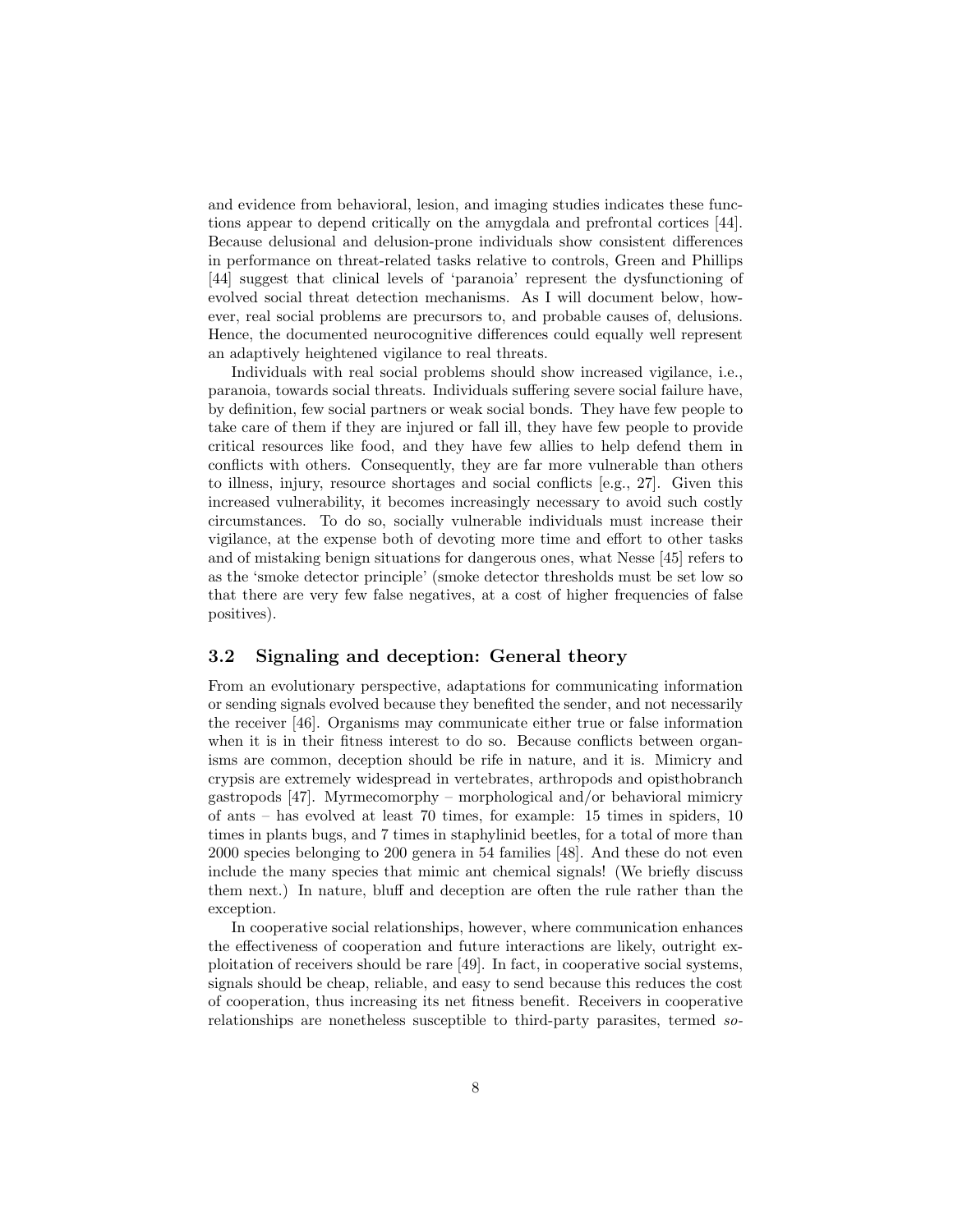cial parasites, 3 that mimic the sender's signal, since discrimination against the parasite's signals may jeopardize the benefits obtained by communicating and cooperating with the sender [50].

Social parasites are known in a wide variety of vertebrate and invertebrate species. In vertebrates, well-studed examples include avian brood parasites, such as cuckoos and cowbirds, that lay eggs in the nests of other species to avoid the costs of brood care [51]. Ants, however, might provide a better point of comparison because, like humans, they have an elaborate system of cooperation based on "cheap" signals,<sup>4</sup> in this case, chemical and behavioral rather than linguistic. To defend against social parasites, ants have evolved a sophisticated chemical recognition system, probably based on cuticle hydrocarbons, enabling them to behave altruistically towards nestmates and reject non-nestmates [52].

Despite their recognition system, ant species are parasitized by a number of arthropods, including butterflies, beetles, and even other ants. In fact, of the 10,000 or so known ant species, more than 200, or about 2%, parasitize other, often closely related, species, and in the unusually well-characterized ant fauna of Switzerland, about 1/3 of the species are parasitic [53].

Ants are exploited by parasites in a number of ways, including enslavement and the takeover of nests by foreign queens. Penetration of the nest by social parasites is believed to involve either chemical mimicry, where the parasite synthesizes chemical signals similar or identical to host signals, or chemical camouflage, where the parasite acquires the requisite chemicals from the host. Chemical mimicry has now been confirmed for several parasitic species, including species of beetles, flies, and butterflies [52]. Larvae of the lycaenid butterfly Meculinea rebeli, for example, engage in a particularly impressive form of parasitism using evolved chemical signals to break the communication and recognition codes of the ant host Myrmica schencki. Meculinea caterpillars chemically masquerade as ant larvae, causing them to be transported into the ant nest brood by foraging ant workers. There, the caterpillars are fed by the ants [54].

### 3.3 Human 'social parasites'

Humans, too, facilitate the exchange of extremely valuable benefits using a communication system (language) that relies on 'cheap' signals, and so are vulnerable to exploitation by social parasites, in this case other humans, that can mimic these signals.

In biological theory, one of the principle mechanisms to deter deception in cheap signaling systems is to punish false or deceptive signals by defecting from repeated future cooperative interactions to the deficit of the deceiver [e.g., 55, and references therein]. An important cost that humans face for deceiving other group members, in other words, is the termination of social relationships. This consequence of "cheating" is predicted by virtually all models of the evolution

<sup>&</sup>lt;sup>3</sup>More precisely, social parasites exploit some aspect of the the social behavior of their hosts.

 $4$ Cheap signals are those that can be sent with only a small cost to fitness, and are therefore more easily faked.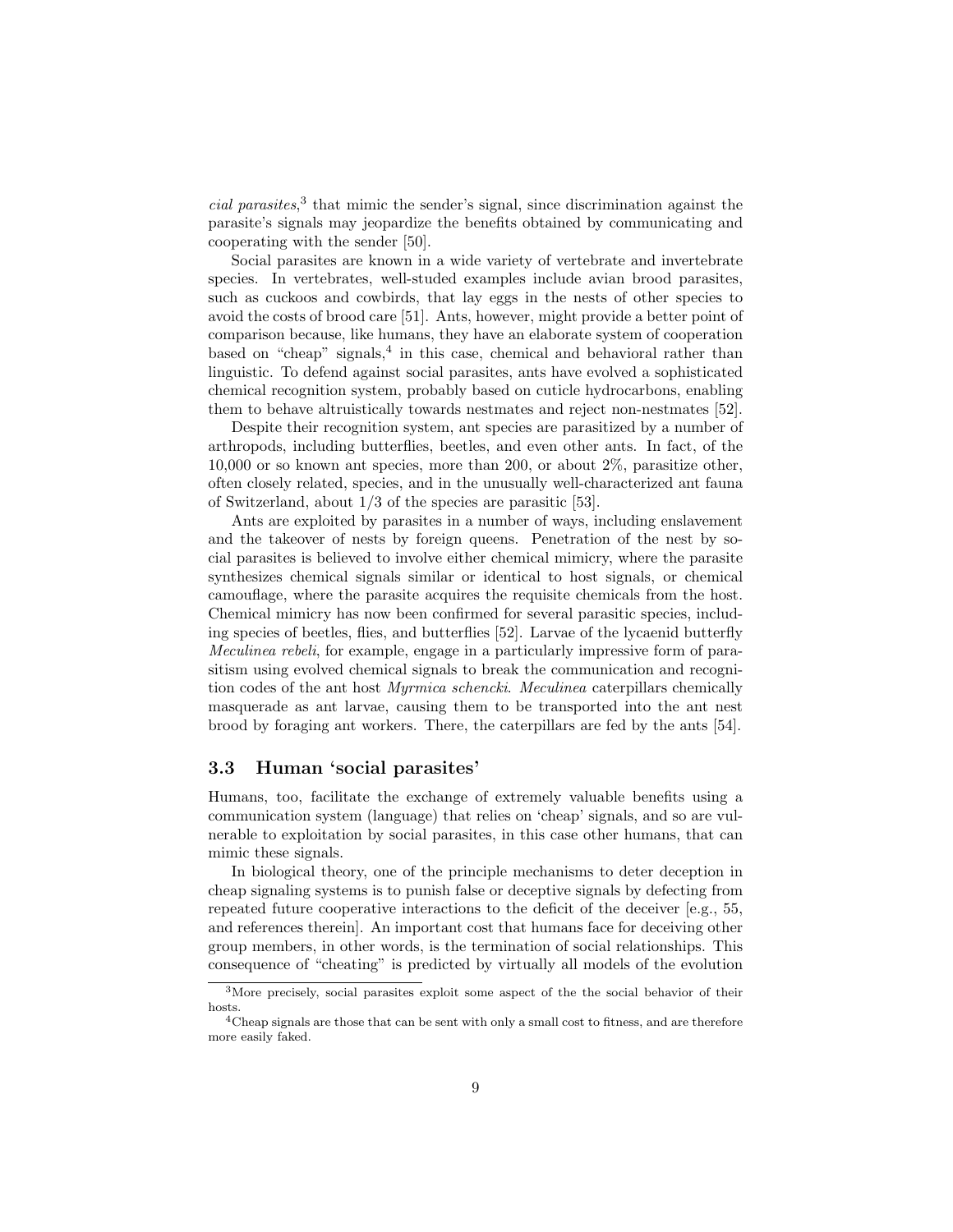of cooperation based on social exchange [56, 57]. An individual who is already suffering severe social failure, however, that is, one with few or no profitable social relationships and little access to future social benefits, cannot be deterred by such threats. This individual has nothing to lose and much to gain from successful deception that elicits social benefits they otherwise have no access to. An adaptation to deceive and exploit social partners should be present in all individuals, but only activate in those for whom the benefits of deception outweigh the costs. Among individuals already suffering severe social failure, the benefits of deception and exploitation will almost always outweigh the costs because there are few or no costs!

What would such a deceptive, exploitative adaptation look like? First, it should cause individuals suffering severe social failure to signal others that they need social benefits, and that they can provide social benefits in return. These individuals should behave in ways that are difficult to consciously imitate, like displaying intense fear or excitement [e.g., 58], because such behavior may be more likely to convince others. They should be able to give reasons for their behavior that are difficult to independently verify, at least immediately. Examples include the claim that one possesses important information or has an intimate relationship with a high status individual. The deceptive signals, like cues of need and distress, should be supported by explanations or additional information that provide a plausible basis for the signals. Individuals attempting to extract social benefits from others via deception will be plausible recipients of the intended benefits, and they should feel compelled to communicate their deceptions to others. The adaptation should deactivate if and when social partnerships are established.

There is evidence, discussed below, that delusions satisfy every hypothesis, and conversely, that these hypotheses account for most of the significant clinical, etiological, and demographic aspects of delusions, a psychotic psychiatric symptom. The only previous (brief) suggestion that I have encountered that psychoses function to mitigate social exclusion is Wallace [59]. He presents no rationale for this function however. As I discussed earlier, Szasz [1] has argued that "mental illness" in general is often a form of deception. Henderson [60, 61] has carefully investigated the hypothesis that "neuroses," though not psychoses, function to elicit care, and Sullivan [62] is well known for his interpersonal approach to psychiatry. The exploitative deception hypothesis of delusions is consistent with the argument that self-deception functions to facilitate the receipt of social benefits [40, 63–65].

#### 3.4 Domains of deception

There are three domains where humans receive substantial social benefits: social exchange, defense, and mating. Each of these should consequently be the target of individuals wishing to extract social benefits via deception.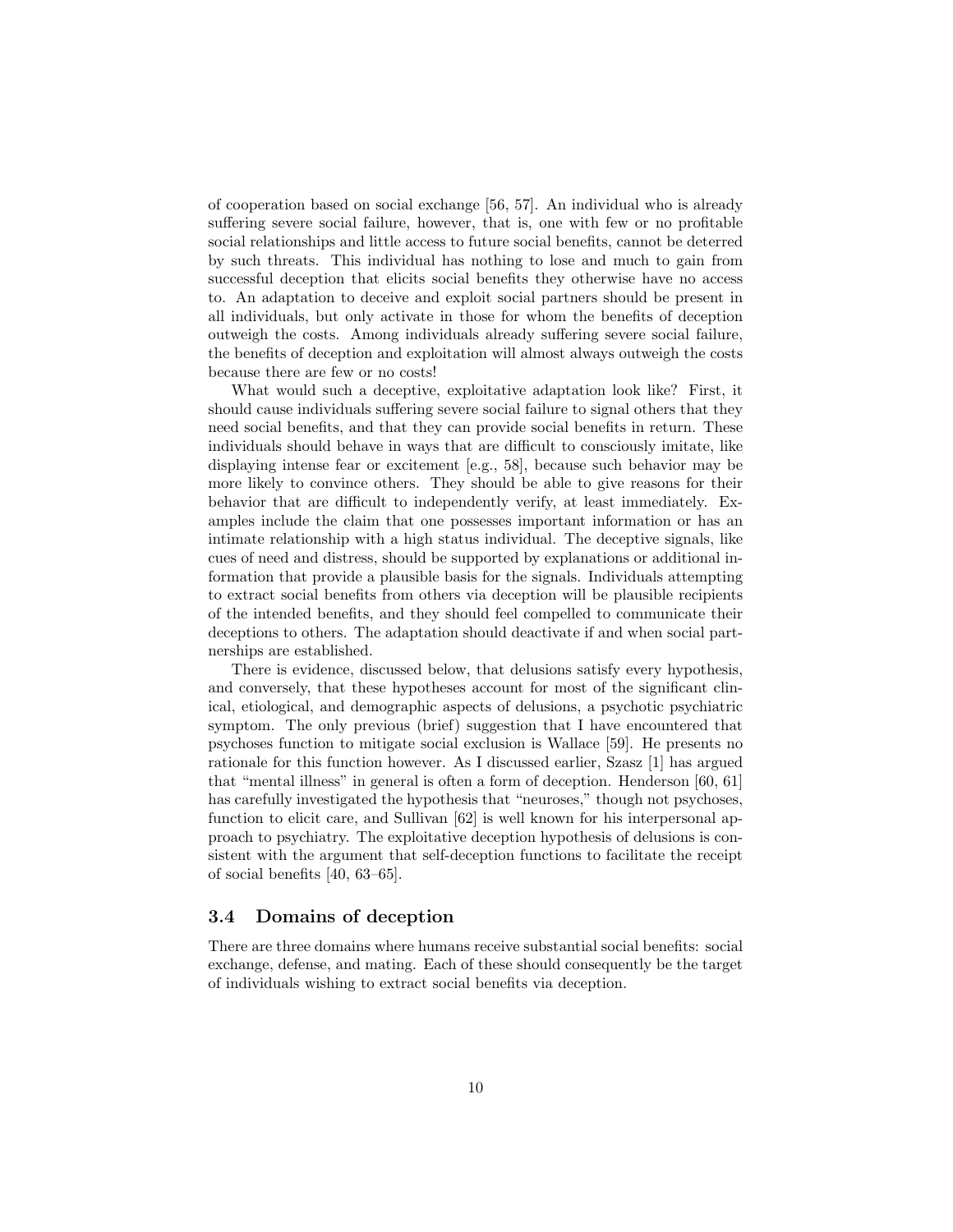#### 3.4.1 Social exchange

Individuals prefer to cooperate with individuals who have valuable benefits to offer [e.g., 66, 67]. Deceptive cues of access to important information, people, or of possessing valuable skills should therefore increase one's social value to others, increasing access to social benefits.

Additionally, individuals help others when they can provide large benefits to others at low cost to themselves (throwing a rope to a drowning man, for example) because they are then eligible for a return on this investment when the benefited individuals reciprocate [e.g., 68, 69]. Humans give off numerous cues of distress like crying and expressions of fear [e.g., 70, 71] indicating they are eligible for receiving these kinds of social investments. Social norms also often dictate providing assistance to needy group members. Deceptive cues of illness, fear, or distress should therefore elicit social investments from unsuspecting fellow group members.

#### 3.4.2 Defense

Belief that there is an external threat provides a very strong impetus for cooperation among humans [e.g., 72], and it has been argued that external threats were a significant selection pressure for the initial evolution of cooperation among hominids [73]. Because a high level of within-group cooperation among a large number of individuals is essential to successful defense, external threats provide an extremely strong incentive to suppress internal political conflicts. Further, in the face of an external threat, each healthy group member has considerable value to other group members as a defender. Group members should readily cooperate against possible external threats because the costs of responding to a false threat are lower than the costs of not responding to a real threat. Deceptive claims of external threats should therefore elicit social benefits by reducing internal political conflicts that might threaten those with few allies, and by increasing one's social value as a provider of important information about enemies, and as a defender.

### 3.4.3 Mating

A mating relationship is usually a close and intimate relationship, in which partners have considerable influence on one another. Deceptive claims of a romantic relationship with a high status person would be difficult to disprove, and they imply that one has influence on that person, as well as access to their power and resources. It should be possible to trade on one's perceived relationship with a person of status and power to increase one's own status and power.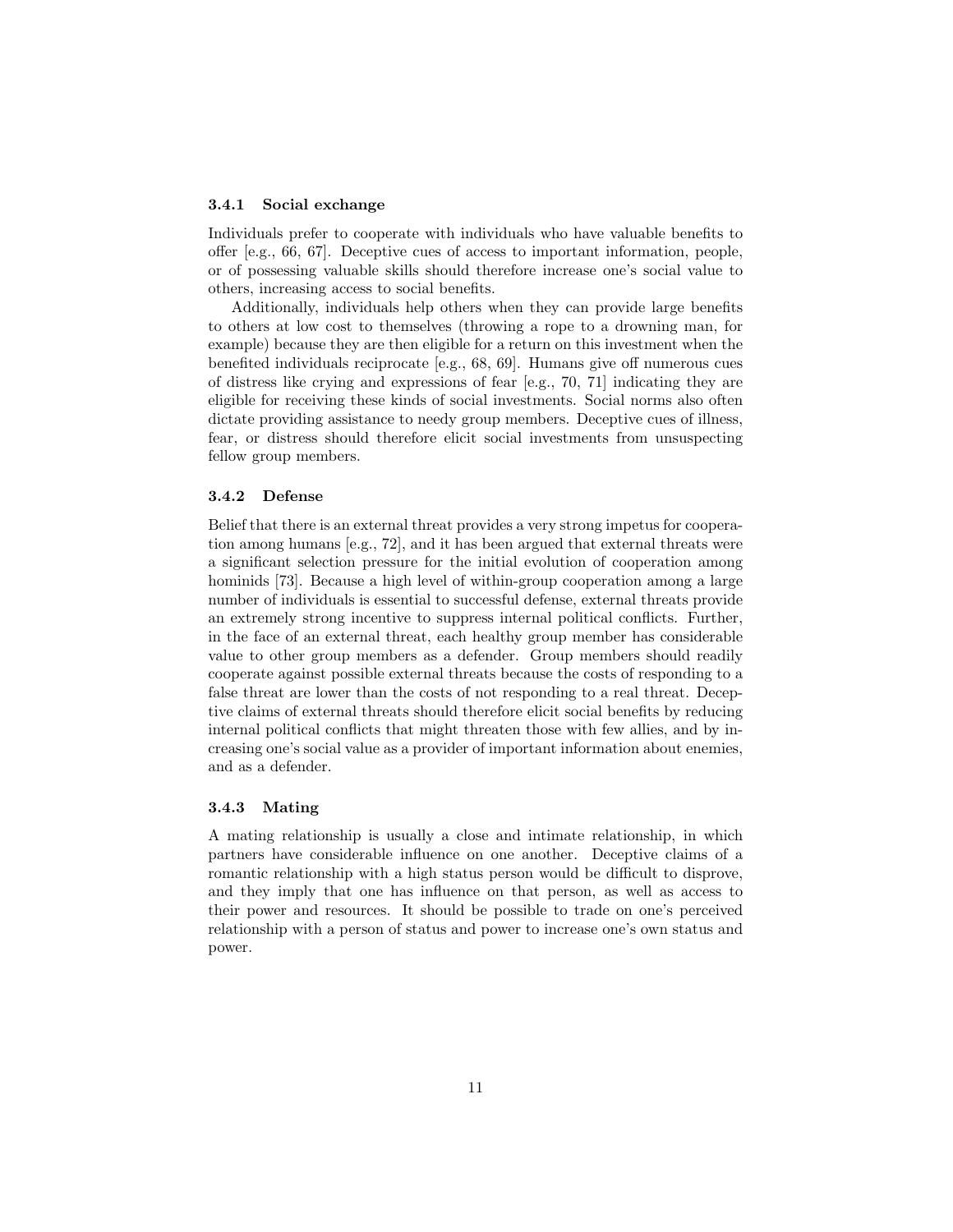## 4 Delusions as exploitative deception

### 4.1 Mental illness as adaptation

Several authors have suggested that certain psychiatric symptoms and syndromes may be adaptations [39, 74–84]. Unpleasant experiences like nausea, vomiting, and fever are healthy, functional physiological responses to toxins and infections. Analogously, intense, negative psychological experiences like delusions and hypochondriasis may be "healthy", functional responses certain types of social failure. If so, under Wakefield's illness concept they are not illnesses however distressing or harmful they might be.

#### 4.2 Delusional Disorder

To avoid confounding the etiology of delusions with the etiology of depression, hallucinations, brain damage, substance use, or catatonic behavior, all of which can be associated with delusions [85], I will restrict my focus to delusions in the absence of any other symptom, that is, to the distinct nosological entity Delusional Disorder (DD). [Although there is still some debate whether DD is a valid and distinct psychiatric entity, it has been accepted as such in the DSM-IV; see, e.g., 86–94, for work on the nosological validity of DD and related delusional psychoses.]

DD is defined by the presence of non-bizarre delusions of at least one month's duration, and by the absence of hallucinations, disorganized speech, disorganized or catatonic behavior, flattening of affect, markedly impaired functioning, odd or bizarre behavior, underlying medical condition, or physiological effects of a substance (i.e., drug use) [95]. Paranoid Disorder (DSM-III) is an older term for DD that included only persecutory or jealous delusions.<sup>5</sup> In other words, individuals with DD are cognitively, emotionally, and physically unimpaired, and their only symptom is a non-bizarre delusional framework.

Paranoid Schizophrenia (DSM-IV) is similar to DD except that prominent auditory or visual hallucinations are present in addition to delusions. This paper will not propose an adaptive function for Paranoid, Catatonic, or any other type of schizophrenia. Unfortunately, studies of delusions often include individuals who might be diagnosed as schizophrenic or for whom a diagnosis of DD is excluded due the presence of prominent hallucinations or other psychotic symptoms. Besides delusions and hallucinations, psychotic symptoms include disorganized speech, and grossly disorganized or catatonic behavior. The use of data including any such individuals will be noted.

Although DD is rare (with a prevalence of approximately 0.01-0.03%), delusions in concert with other symptoms like depression and auditory hallucinations are not. One population survey found the prevalence of delusions to be 3.3% [96]. Another large (n=18,980) cross-cultural survey found the prevalence of delusions to be 1.9% [97]. Though delusions can be associated with a variety of

<sup>5</sup>These older DSM III criteria are still commonly encountered in the research literature.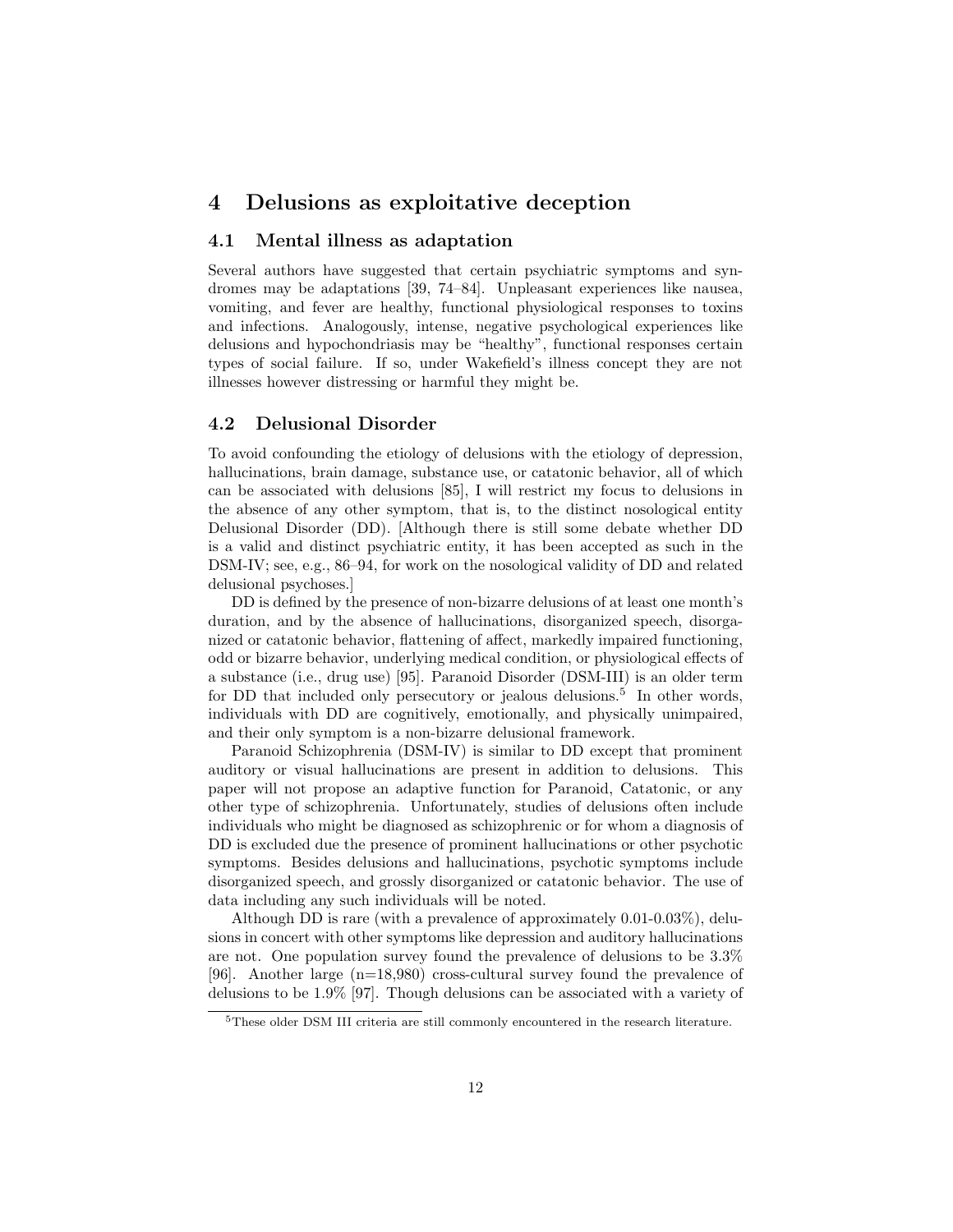other conditions, individuals with DD have delusions and nothing else. Identifying the cause of DD might therefore reveal the specific cause of non-bizarre delusions, a cause that could then explain the association of delusions with other disorders. Let's call this unknown cause 'X'. The association of delusions with, e.g., brain damage, hallucinations, catatonia, substance use, or depression might be via the association of brain damage, hallucinations, catatonia, substance use or depression with X. For example, brain damage could cause X, which then causes delusions. Seen from this perspective, the prevalence of delusions is expected to be much higher than DD. In section 5 I will discuss the considerable evidence that X, the specific cause of non-bizarre delusions, is severe social problems.

Where possible, findings for DD will be contrasted with those for schizophrenia. Schizophrenia provides an excellent control case for DD since it is also a psychotic disorder whose symptoms include both bizarre and non-bizarre delusions, as well as the more disabling psychotic symptoms. As will be seen below, DD has a social "fingerprint" quite distinct from schizophrenia. When delusions are separated from other symptoms and conditions, an etiology of social exclusion and isolation emerges.

### 4.3 'Paranoia' as increased vigilance

Paranoid Personality Disorder (PPD, DSM-IV) is not considered to be a psychotic disorder; individuals are not delusional – they do not cling tenaciously to an elaborated false belief – nor have they experienced other psychotic symptoms. They are, however, very distrustful and suspicious of others, whose motives are interpreted as malevolent. PPD may be an adaptation to social problems that employs vigilance rather than deception. Socially threatened individuals must be on the constant lookout for attempts to deprive them of material, social, or reproductive resources. Because they do not have social partners that would help them, they must also be more vigilant in avoiding injury and disease. PPD, anxiety, obsessive-compulsive, and certain somatoform "disorders" may therefore be vigilance-type adaptations to social and physical threats [see also 44, 98]. PPD appears to be more common than persecutory delusions, and, if an adaptation, may be used instead of deception for less severe social threats. Socially threatened individuals who fear members of their in-group may be increasing their vigilance towards likely internal adversaries rather than attempting to exploit them.

### 4.4 Delusions as adaptations for exploitative deception

DD is characterized by the presence of a full-blown delusional framework. Delusional themes are not random or arbitrary. In principle, delusional themes could orbit any domain of human cognition involving belief formation, including any aspect of the physical environment (e.g., beliefs about the location of streets and buildings), the biological environment (e.g., beliefs about apples and lettuce), material culture (e.g., beliefs about how to open a car door or put on a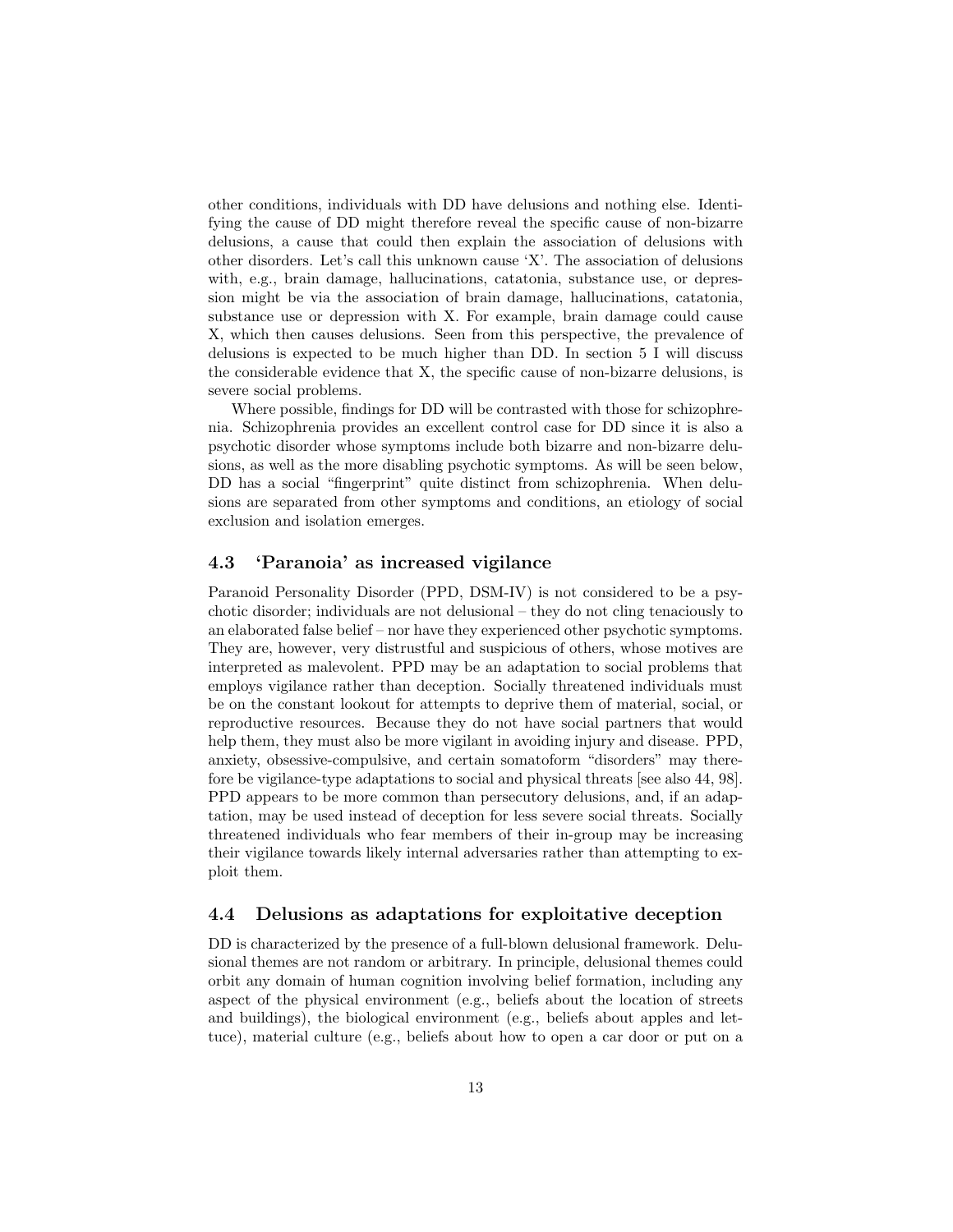pair of pants), or even numerous aspects of the social environment (e.g., beliefs about the meaning of English words). But they don't. Cross culturally, the vast majority of delusions can be characterized by a tiny subset of all conceivable themes: Grandiose, Persecutory, Erotomanic, Somatic, and Jealous [95]. These themes almost exactly match the domains of deception that are most likely to garner social benefits, as discussed above in section 3.4: social exchange, defense, and mating. Grandiosity deceptively increases one's social value; somatic delusions deceptively indicate that one is sick and therefore deserving of aid; paranoia deceptively indicates a need for protection from an external threat, a threat which could increase group cohesion and one's value as a provider of information about enemies and as a defender; and erotomania deceptively indicates a relationship with a high status individual that could be traded on to increase one's own status. Jealous delusions represent increased vigilance, not deception. See table 1 for a summary of the deceptive or vigilant functions proposed for each delusional theme.

If delusions are to effectively deceive others, delusional individuals must act in accordance with their delusions. Importantly, most do. Wessely et al. [99] found that  $60\%$  of their sample of deluded individuals<sup>6</sup> reported at least one action based on delusion; third-party informants reported that 52% of the sample probably or definitely acted on delusions. Persecutory delusions were significantly more likely to be acted upon than other beliefs. In a sample of patients with DD who were being supervised by a forensic psychiatric service after violent or threatening acts, Kennedy et al. [100] similarly found that 80% of the acts were related to the delusion. Other actions, such as fleeing or barricading to avoid delusional persecutors were also consistent with the delusion.

For delusions to be a universal psychological adaptation, they must be found in all cultures. That appears to be the case [101, 102]. Westermeyer [102], relying on a review of the literature, four years of field work in Asia, 15 years at an International clinic at the University of Minnesota Hospitals and Clinics, and several studies of culture and psychopathology conducted in the United States, makes the following cross-cultural generalizations about delusions: Delusional themes (e.g., grandiose, persecutory) vary little, if any, across cultures, whereas the specific content may be influenced by culture; culture-bound (e.g., persecution by hekura spirits) and secular (e.g., persecution by political enemies) delusional content are not mutually exclusive, but may coexist in the same individual; and delusional content can be quite etic, or secular, and yet still give rise to behaviors that are highly culture bound or emic (such as building a religious shrine or undertaking amok-type violence).

The hypothesis, in sum, is that individuals facing severe social threats developed powerful delusional systems. These caused them to unconsciously deceive their fellow group members in order to receive social benefits that they had lost or been unable to obtain. For example, an individual experiencing a persecutory delusion – the Bongo-Bongo are trying to kill me – would display very convincing signs of fear and distress and be able to cite evidence of the truth of their

 $6$ Sample included individuals diagnosed with schizophrenia and affective psychosis.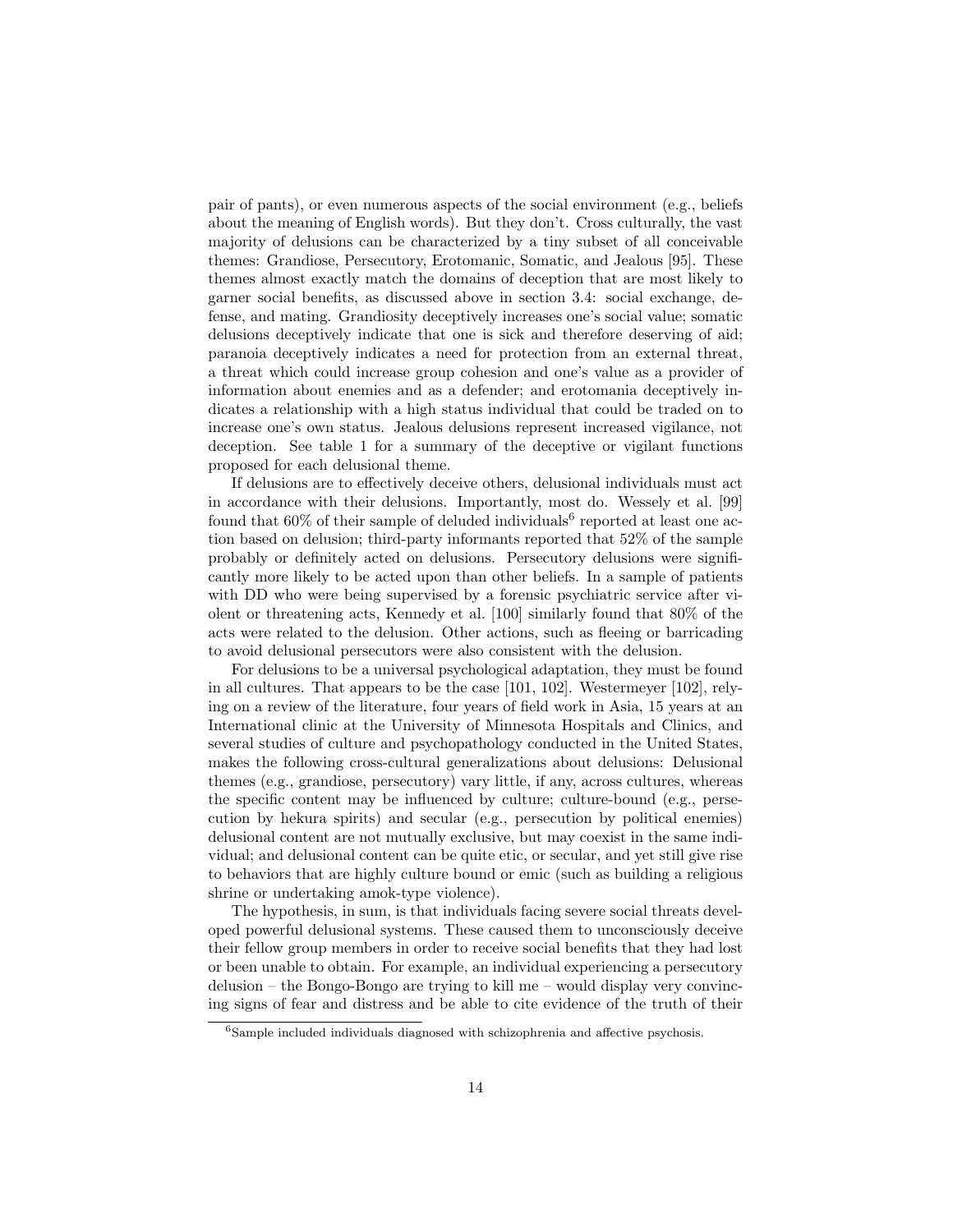| DELUSIONAL THEME                                                                                                                                                                                                                                                                                                                                             | HYPOTHESIZED FUNCTION                                                                                                                                                                                                                                                                                                                                                                                                                                                                                                                                |
|--------------------------------------------------------------------------------------------------------------------------------------------------------------------------------------------------------------------------------------------------------------------------------------------------------------------------------------------------------------|------------------------------------------------------------------------------------------------------------------------------------------------------------------------------------------------------------------------------------------------------------------------------------------------------------------------------------------------------------------------------------------------------------------------------------------------------------------------------------------------------------------------------------------------------|
| Grandiose: Individuals are con-<br>vinced they possess important in-<br>formation, have a special relation-<br>ship with a very important person,<br>or have some great (but unrecog-<br>nized) talent or insight.                                                                                                                                           | Deception: Individuals are presenting themselves<br>as highly valuable social partners in order to gain<br>friends, allies, and other social benefits.                                                                                                                                                                                                                                                                                                                                                                                               |
| Persecutory: Individuals believe<br>that they are threatened by pow-<br>erful others. These are the most<br>common type of delusions [9]. In-<br>dividuals with these delusions can<br>give very convincing accounts of<br>the reputed threat, behave consis-<br>tently with the delusion [99], and<br>give cues of genuine fear and dis-<br>tress $[100]$ . | Vigilance: Socially threatened individuals need to<br>greatly increase their vigilance towards the social<br>environment to prevent further harm.<br>Deception: Belief in an external threat provides<br>a very strong impetus for cooperation among mem-<br>bers of the same group, especially those living in<br>small, autonomous bands with real enemies. These<br>delusions exploit the willingness of others to cooper-<br>ate in mutual defense, decreasing internal conflicts,<br>and increasing the mutual value of all group mem-<br>bers. |
| Erotomanic: Individuals believe<br>that another person, usually of<br>high status, is in love with them.<br>Males with erotomanic delusions<br>often attempt to rescue females<br>from some imagined danger [95].<br>Note that the delusional person<br>does not necessarily claim to be in<br>love with the target.                                         | Deception: Individuals that are highly valued by,<br>and have an important connection with, a high sta-<br>tus individual have higher value themselves. Claims<br>of sexual relationships may have been particularly<br>difficult for others to disprove because even when<br>such relationships exist individuals often deny them.<br>Males falsely claiming to offer defensive benefits to<br>females are probably attempting to obtain both so-<br>cial and sexual benefits.                                                                      |
| Somatic:<br>Individuals with so-<br>matic delusions, which are of-<br>ten difficult to distinguish from<br>Hypochondriasis [95], are preoccu-<br>pied with the fear or idea that they<br>have a serious disease based on a<br>misinterpretation of one or more<br>bodily signs or symptoms.<br>The<br>fear persists despite medical reas-<br>surance.        | Vigilance: Socially threatened individuals need to<br>be particularly concerned about falling ill because<br>of the uncertainty that others will care for them.<br>Deception: Group members are tricked into pro-<br>viding care under the assumption that they are help-<br>ing a seriously ill person (who might then return the<br>favor in the future). Social norms may also dictate<br>providing assistance to those who appear in need.                                                                                                       |
| Jealous: Individuals believe their<br>mate to be unfaithful.                                                                                                                                                                                                                                                                                                 | Socially threatened individuals are<br>Vigilance:<br>likely at greater risk for losing their mates. Jealous<br>delusions are therefore not examples of exploitative<br>deception, but are simply a greatly increased form<br>of normal jealousy.                                                                                                                                                                                                                                                                                                     |

Table 1: The five non-bizarre delusional themes according to DSM-IV, and their possible functions.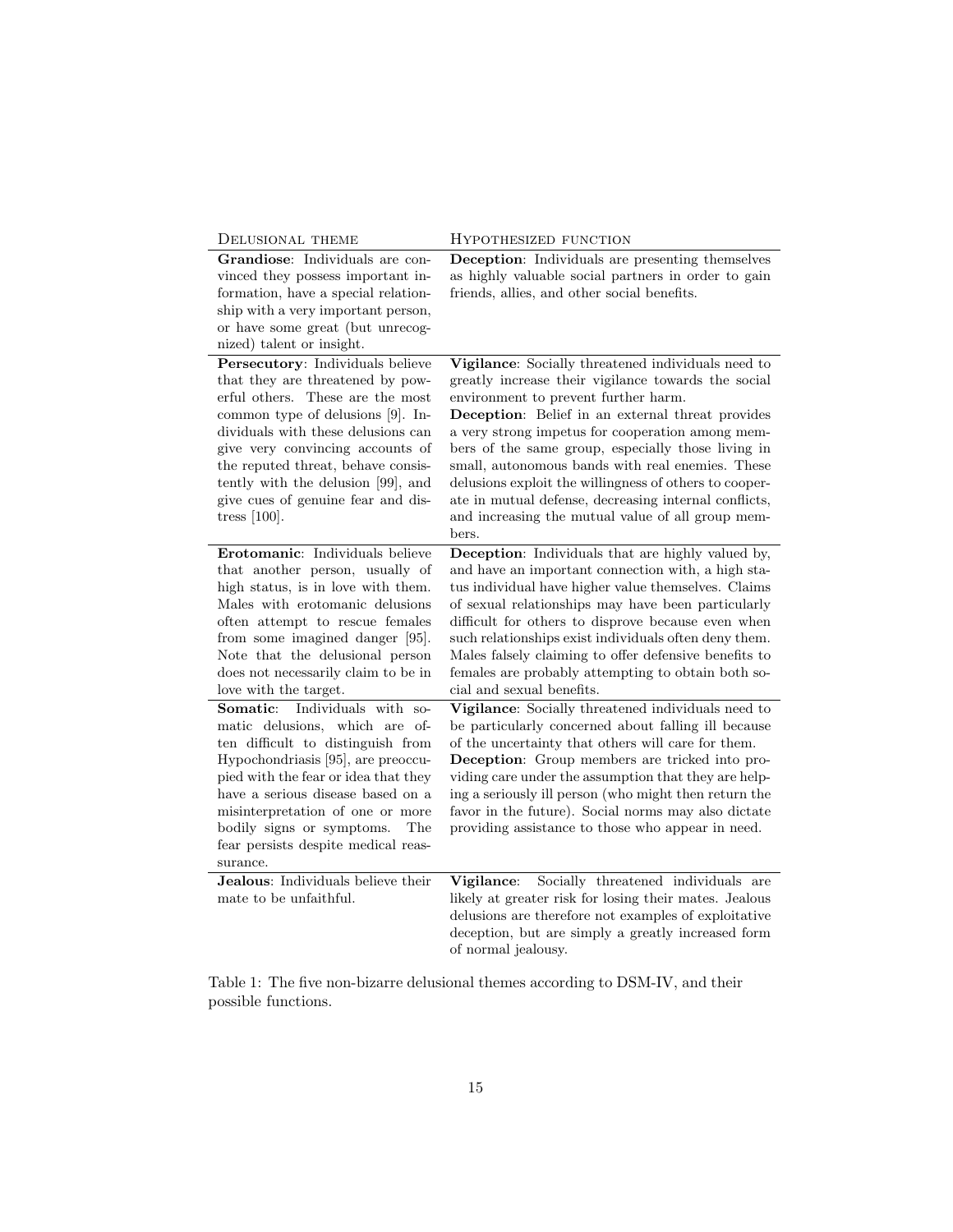claims. In a small, somewhat isolated band with genuinely hostile Bongo-Bongo neighbors, such a display could be convincing enough that fellow group members would cooperate with this individual against the Bongo-Bongo, a common enemy. Indeed, it is difficult to see why an otherwise normal individual displaying convincing, culturally consistent fear towards a known enemy would not be believed at least some of the time. And if they were believed, it is difficult to see why they wouldn't at least occasionally obtain protection and other social benefits. On this view, delusions are a protective response to social problems.

Because only a tiny fraction of the world's population currently lives in small, isolated communities with hostile neighbors, delusions, even if they are adaptations, will often fail to elicit benefits. Citizens of industrial societies live in large communities with extensive police and military forces, and have access to many sources of information. Since external attacks are unlikely and exaggerated fears are often easy to disprove in these contexts, delusional displays of persecution have little chance of success and in fact are usually maladaptive – tragically, they tend to intensify social isolation rather than mitigate it. Although social problems should cause delusions in all societies, delusions would usually provide social benefits only in the now rare small, kin-based societies.

## 5 Social problems cause delusions

Delusions are strongly associated with social problems. In the social selection hypothesis, this is attributed to the delusions themselves: delusions, it is claimed, prevent people from forming and maintaining social relationships. Alternatively, in the social causation hypothesis, severe social problems cause delusions in otherwise healthy individuals. If delusions are adaptations to severe social problems, then social problems should cause delusions. Several lines of evidence indicate that otherwise healthy individuals first suffer severe social problems, and then suffer delusions.

### 5.1 Psychiatric populations

Cameron [103] was among the first to explicitly locate the genesis of delusional systems in the social arena. He identified the importance of social isolation and lack of social communication in the development of a delusional framework, noting that paranoic attitudes and actions grow out of a breakdown in the machinery of social cooperation. Cameron, however, felt that isolation from the community was only the final outcome of a process that led the delusional individual to act detrimentally on his environment. Interestingly, he, too, recognized that delusional behavior may occasionally make an individual a distinguished person and, rarely, a leader of men.

In contrast to Cameron, Lemert [104] found strong evidence for the causal role of social exclusion in paranoia. He retrospectively studied eight cases of persons with "prominent paranoid characteristics." Four cases involved persons admitted to the state hospital at Napa, California, with diagnoses of Paranoid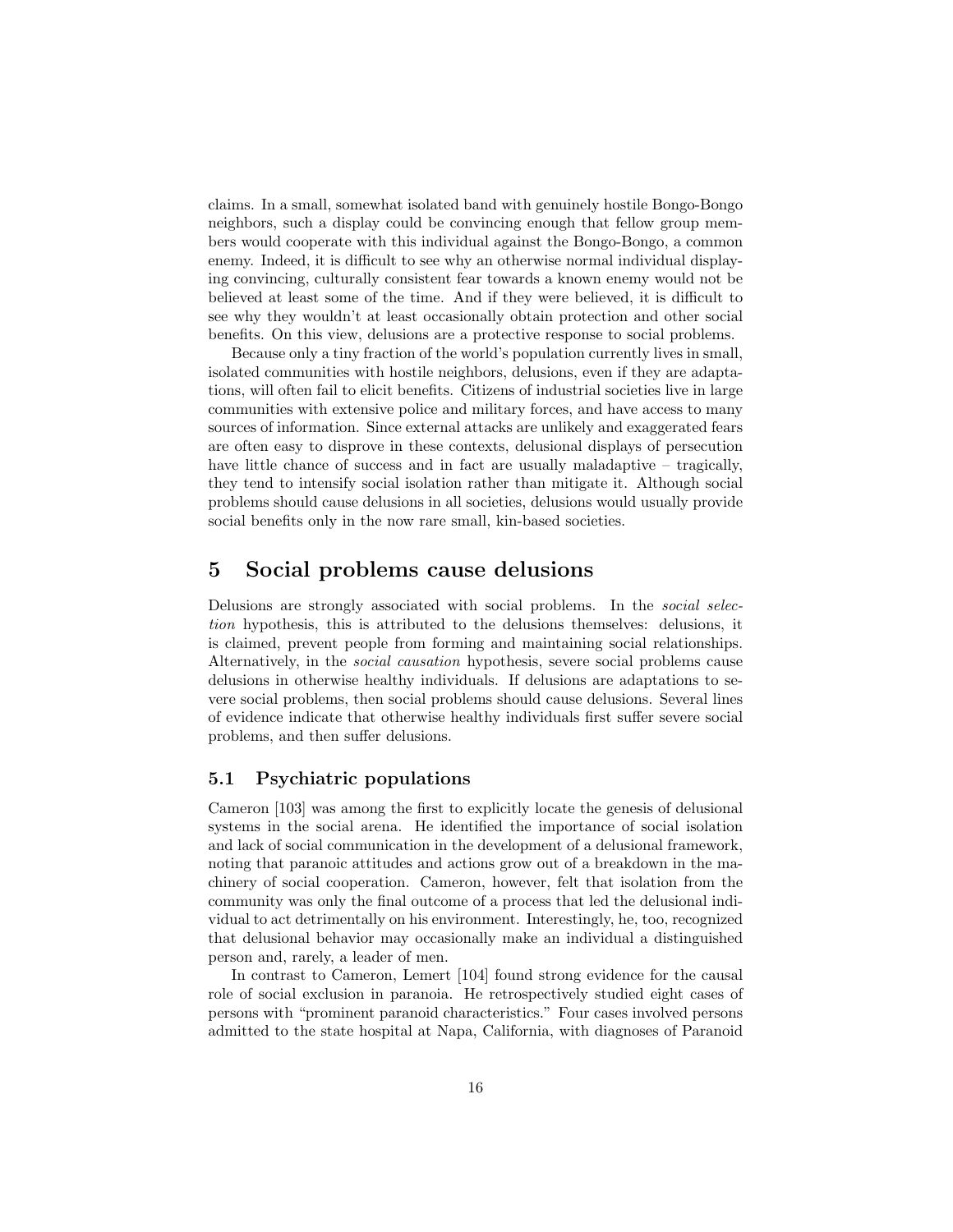Schizophrenia. The lack of any history or evidence of hallucinations or intellectual impairment, however, excludes schizophrenia as a likely diagnosis for these cases. The others involved persons admitted to hospitals, involved with the law, or having chronic job difficulties. One case resembled Paranoid Personality Disorder.

Lemert spent as much as 200 hours per case collecting data from anyone who played a significant role in the life of the person involved, attempting to establish the order in which delusions and social exclusion occurred. He found that:

[t]he paranoid process begins with persistent interpersonal difficulties between the individual and his family, or his work associates and superiors, or neighbors, or other persons in the community. These frequently or even typically arise out of bona fide or recognizable issues centering upon some actual or threatened loss of status for the individual. This is related to such things as the death of relatives, loss of a position, loss of professional certification, failure to be promoted, age and physiological life cycle changes, mutilations, and changes in family and marital relationships. The status changes are distinguished by the fact that they leave no alternative acceptable to the individual, from whence comes their "intolerable" or "unendurable" quality. For example: the man trained to be a teacher who loses his certificate, which means he can never teach; or the man of 50 years of age who is faced with loss of a promotion which is a regular order of upward mobility in an organization, who knows that he can't "start over"; or the wife undergoing hysterectomy, which mutilates her image as a woman.

Lemert concluded that it is this process of exclusion and isolation that leads to the development of the delusional framework and not the converse. He notes that paranoia emerges in situations where "the goals of the individual can be reached only through cooperation from particular others, and in which the ends held by others are realizable if cooperation is forthcoming from ego."

In another retrospective study, this one of a group of 34 individuals with DD (DSM-III Paranoid Disorder), Kaffman [105] found that in every case there was a clear and realistic connection between paranoid premises and facts and events in the patients' life. He also found that authentic past and current interpersonal transactions play a dominant role in generating and activating the paranoid beliefs. From the case studies presented, these transactions appear to have involved isolation and rejection.

Kendler [88] argues that DD is distinguished from schizophrenia by low rates of psychiatric illness among family members of patients with DD, and the fact that environmental factors look to be more etiologically important than do than genetic-constitutional ones. Several lines of evidence support the hypothesis that these 'environmental factors' are social problems. Principle among them are case control studies of DD vs. schizophrenia. Because the symptoms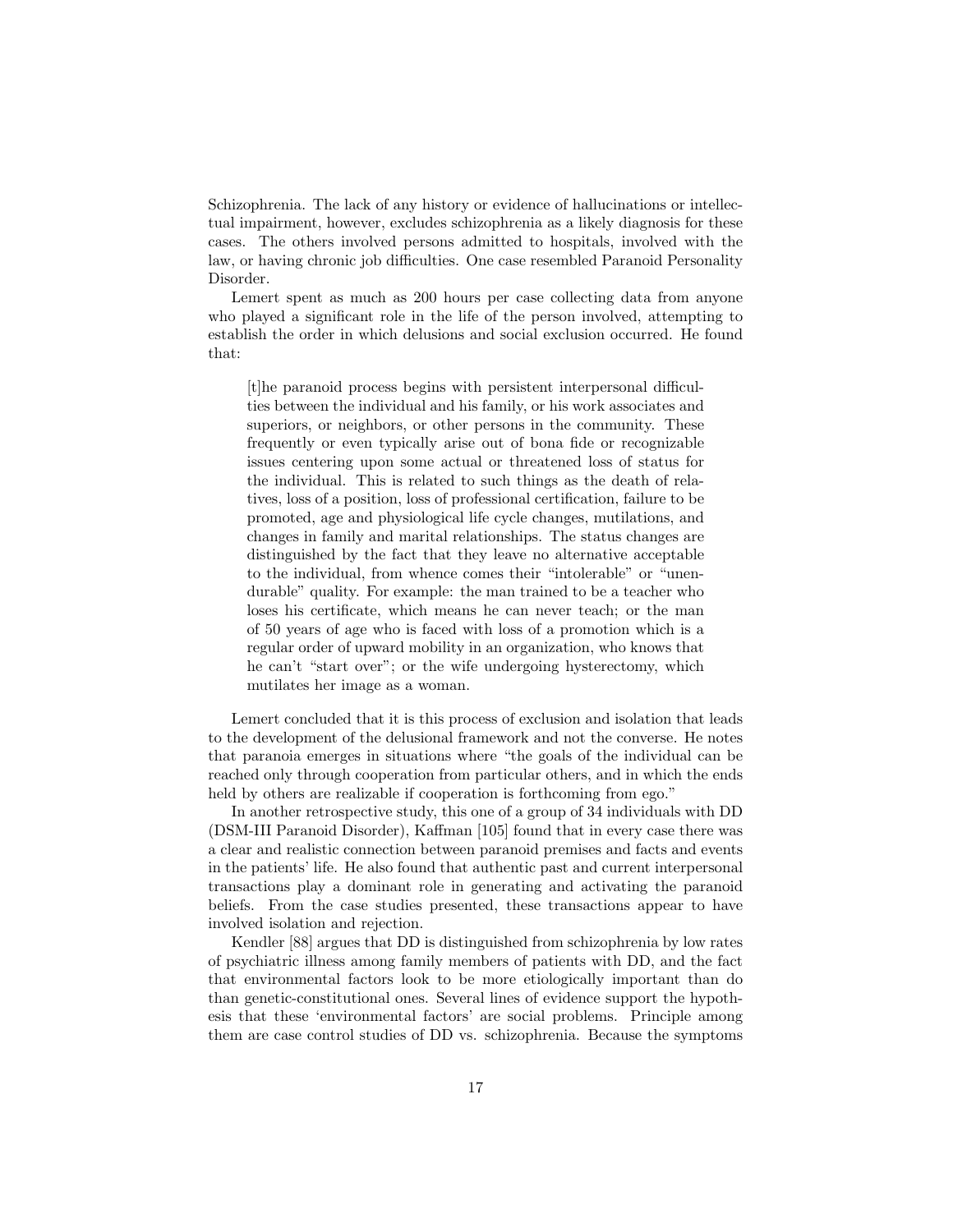of DD are less disabling than those of schizophrenia, social selection theory would predict that DD will be associated with fewer social problems than will schizophrenia. Several studies, two of which are described here, show just the opposite: DD, the less severe syndrome, is associated with more social problems than schizophrenia, supporting a social causation theory of DD.

Based on an analysis of case notes and follow-up interviews, Retterstöl's retrospective/case-control study of 301 first-admission psychiatric patients with paranoid and paranoic symptoms [106] found that 100% of paranoid psychoses were caused by an event that "provokes the insecurity of the individual," i.e. those that tended to isolate the individual and make him feel an outsider, either by making him unpopular within his own group, or by transplanting him to new and strange surroundings. This was true of only 54% of cases diagnosed with schizophrenia.

Kay et al. [107] conducted a case-control study between psychiatric patients diagnosed with either paranoid psychosis (n=54), or with affective psychosis (n=57). A minority of the paranoid patients were diagnosed as schizophrenic. Before the onset of the illness, paranoid patients were found to have had more difficulty than affective patients in forming and maintaining satisfactory interpersonal relationships, and had been more solitary, shy, reserved, and suspicious, and less able to display sympathy or emotion. At the onset of illness, the following features distinguished the paranoid group from the affective group: low social class, having few or no surviving children, living alone, and social deafness. All of these indicate an increased likelihood of social problems. Kay et al. conclude that their data support a multifactorial hypothesis where various adverse circumstances, especially in combination, such as being unmarried, having few close relatives, belonging to lower social class groups, or becoming deaf, increase the chances of hardship, insecurity and loneliness in later life. The accumulated sense of deprivation and injustice is conducive to paranoid illness. Because socially impaired personalities were not associated with low social position, they disfavor downward social drift as an explanation for the correlation of social problems with paranoid illness.

### 5.2 Longitudinal population surveys

The causal role of social problems in delusion formation is also strongly indicated by recent longitudinal studies that assessed various types of social problems at time 1 in large samples of the general population and then found high rates of delusions at time 2 among those who suffered severe social problems at time 1 (screening out, or controlling for, individuals with a history of psychotic symptoms at time 1).

A large (7076) random sample of members of the Dutch population (all fluent Dutch speakers), for example, was screened for a three-year longitudinal study [108]. Individuals with any history or evidence of psychotic symptoms (or psychosis-like experiences) at the initial interview were excluded from the study. Individuals who experience discrimination based on ethnicity, sex, sexual orientation, age, disability, or appearance are at increased risk for social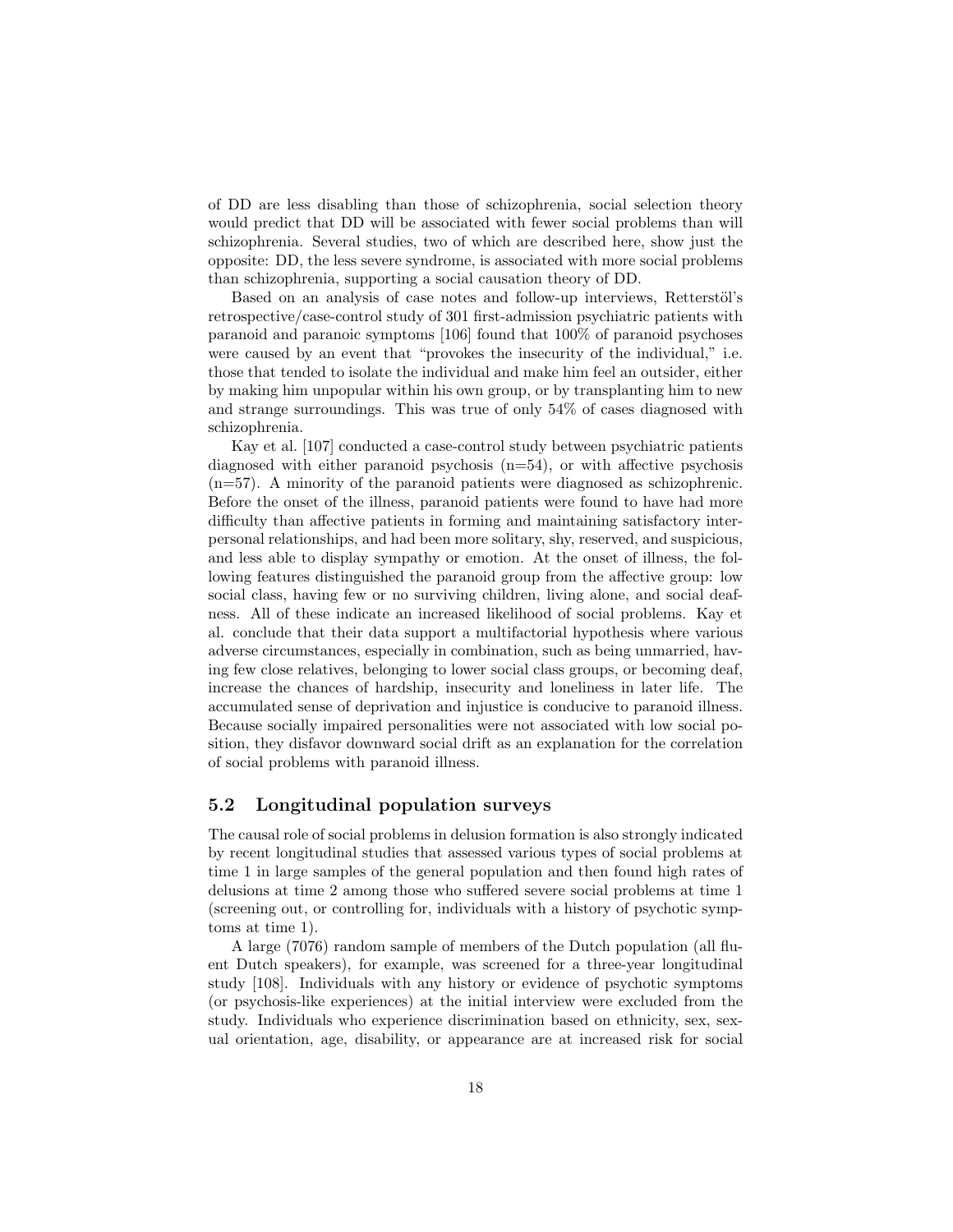problems. Perceived discrimination reported during the initial interview in one domain (e.g., skin color) was associated with a near doubling of the rate of delusional ideation found at the final interview three years later, relative to those who reported no discrimination. Perceived discrimination reported in multiple domains (e.g., skin color plus sexual orientation) was associated with a more than five-fold increase in the rate of delusional ideation found three years later. These associations remained after adjustment for variables measured at the initial interview like employment status, marital status and education level, non-psychotic DSM-III-R diagnosis, indicators of premorbid social adjustment, and personality measures of neuroticism, self-esteem and locus of control. Interestingly, no association was found between discrimination and onset of hallucinatory experiences, suggesting that discrimination increases risk for delusions, and not psychotic symptoms per se.

In a similar study [109], 2524 adolescents aged 14-24 years provided selfreports at time 1 of lifetime exposure to trauma, including physical threats, rape, sexual abuse, and serious accidents. They were also assessed for psychotic symptoms, and potential confounds like psychosis-proneness, socioeconomic status, urbanicity, cannabis use, major depression, bipolar disorder, anxiety disorder, and hypomanic episode. At time 2, an average of 42 months later, participants were interviewed for presence of psychotic symptoms (11 delusion items and 4 hallucination items), major depression, and bipolar disorder. Controlling for the aforementioned confounds, the odds ratio for the association between experiencing any trauma and psychosis narrowly defined (i.e., 3 psychotic symptoms) was 1.89 (results were not reported separately for delusions and hallucinations). When trauma categories were inspected separately, all were significantly associated with psychosis except 'other' and 'serious accident', indicating that psychosis is not caused by trauma in general, but rather social trauma ('Natural catastrophe' might be an exception). Trauma was also not associated with new cases of major depression or bipolar disorder at time 2, indicating that trauma was a risk factor specifically for psychotic symptoms, not psychopathology in general.

### 5.3 Immigrants and refugees

Immigrants and refugees are quite likely to suffer social problems since they have often left family, friends, and other important social ties behind, and will face increased difficulties competing for social benefits in a foreign, and perhaps hostile, society. The successful formation of new social ties in the adopted country is far from assured. Tellingly, numerous studies have found extremely high rates of delusional and paranoid symptoms among immigrant and refugee populations [88, 110–115]. Two studies show rates of DD among immigrants be 40-50 times that of the indigenous population [113, 115], compared to only a 3 1/2-fold increase for schizophrenia [113]. Kendler [88] found rates of DD among the foreign born to greatly exceed rates of either schizophrenia or affective illness. DD clearly has a particular association with immigrant/refugee status.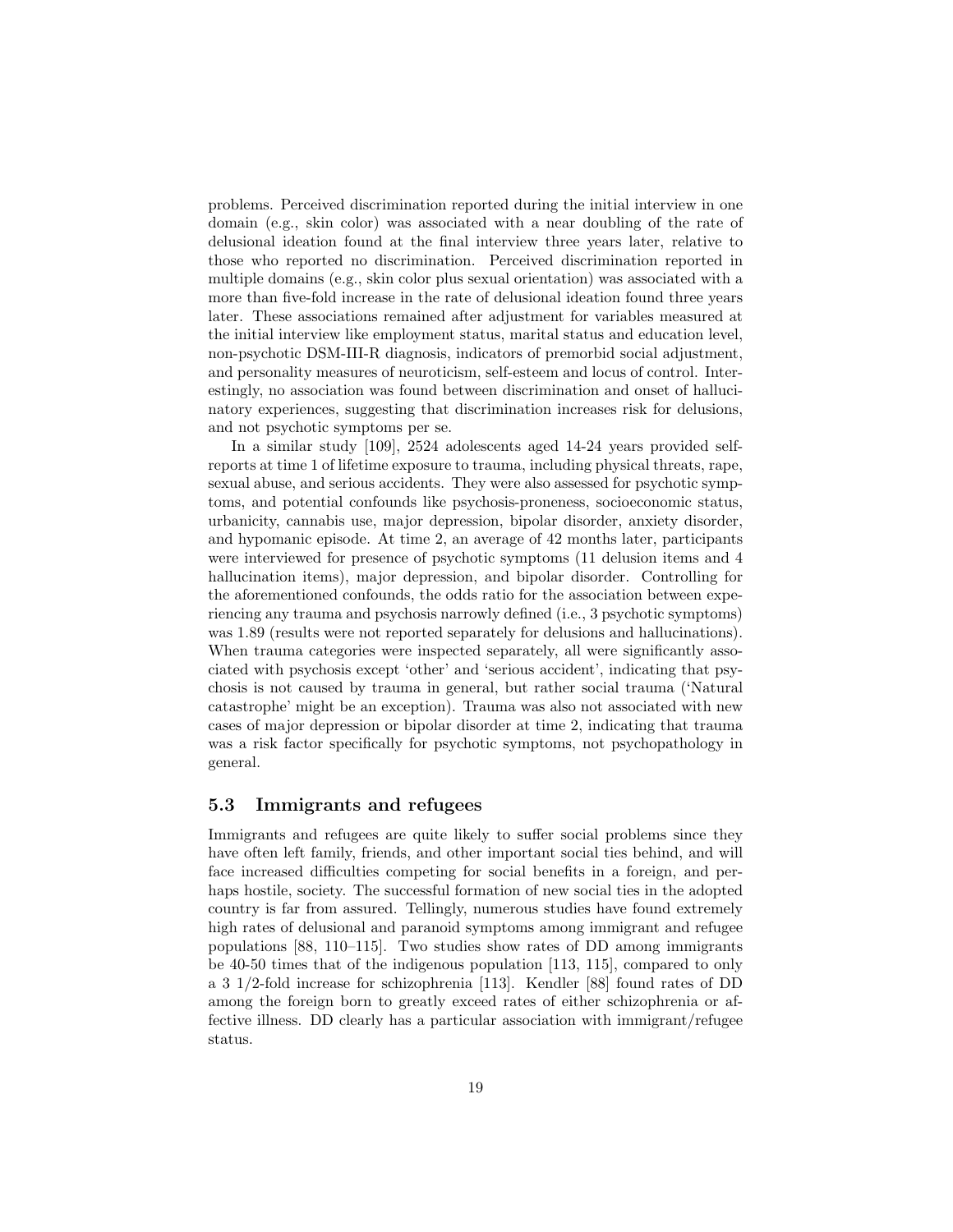In an attempt to resolve whether these results are best explained by social selection theory, social causation theory, or other factors, Westermeyer [115] conducted a careful study of paranoid symptoms and disorders among 100 Hmong refugees living in the United States. In six of nine cases (66%), no pre-emigration factors could be found, supporting social causation theory. His study indicates that successful acculturation, assessed in several ways, is associated with low paranoid symptoms. Chiu and Rim´on [111] report that 56% of the paranoid immigrants in their study had no history of psychiatric treatment prior to immigration, again supporting social causation theory.<sup>7</sup> Social causation appears to contribute to the high prevalence of delusional symptoms among immigrants, although social selection is probably a factor as well.

### 5.4 Low socioeconomic status

DD is associated with poor social and economic standing, as is mental illness in general [116]. This association, however, is particularly strong in the case of DD. In a review of the demographics of DD, Kendler [88] found that patients with DD were more likely to come from poor economic backgrounds and to be more poorly educated than either patients with affective illness or (in most cases) schizophrenia. Kendler argues that this pattern speaks against the hypothesis that disabling symptomes alone are the cause of downward social drift. Because schizophrenia produces more disabling symptoms than DD, it should produce greater psychosocial disability and, therefore, more downward social drift. The fact that DD was, nevertheless, associated with lower SES suggests that low SES is a precursor of DD, rather than a consequence of disabling symptoms. Kay et al. [107] also found paranoid patients to be significantly associated with low social class as compared to patients with affective disorders. They, too, disfavor the social selection hypothesis.

But, is low SES associated with social problems of the kind hypothesized to cause delusions? Mirowsky and Ross [117], using data on 463 individuals collected during a community mental health survey in El Paso, Texas, and Juarez, Mexico, found that low socioeconomic status together with belief in external locus of control – the expectation that outcomes are determined by forces external to one's self, such as powerful others, luck, fate, or chance – was strongly associated with "mistrust", the feeling that it is safer to trust no one. Mistrust, in turn, was associated with "paranoia" ("paranoia" being determined by responses to four questions similar to diagnostic criteria for DSM-IV Paranoid Personality Disorder). Mirowsky and Ross conclude that powerlessness, victimization and exploitation were the causative factors of mistrust and thus paranoia.

Intuitively, severe social failure would seem to be a consequence of suffering delusions. The facts, however, strongly suggest the opposite: severe social problems both precede, and signficantly increase the risk for, the onset of delusions,

<sup>7</sup>22% of these patients had a DSM-III Paranoid Disorder while 61% were classified as Paranoid Schizophrenic.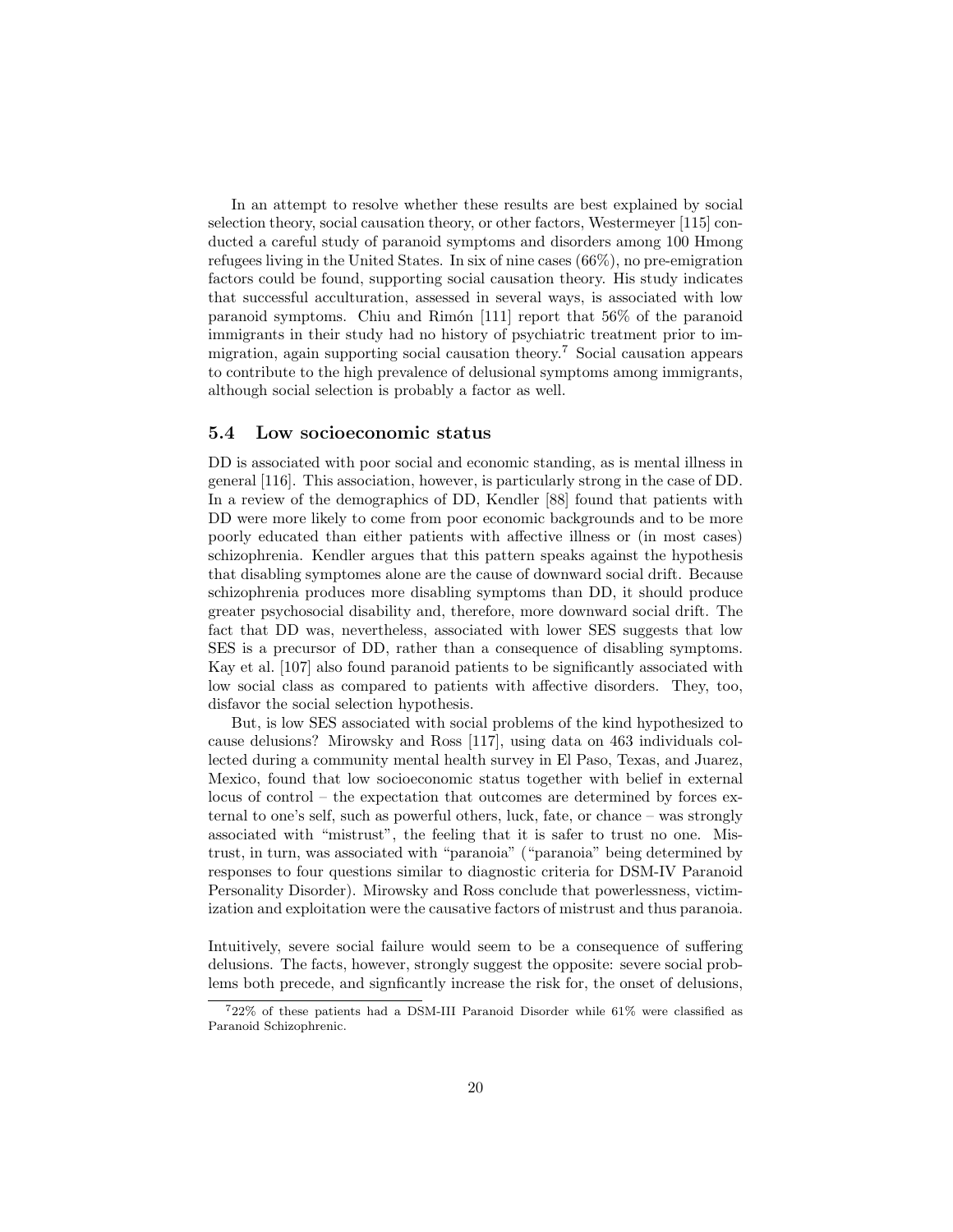an increased risk that persists even after controlling for numerous confounds. This is compelling evidence that social problems cause delusions.

# 6 Delusions "work" in small scale societies

If delusions function to alleviate social problems, then delusional individuals must (1) convince others to share their delusions, and (2) garner social benefits as a consequence. There is strong evidence for  $(1)$ , and a fair amount of evidence for (2).

Psychiatry recognizes that in most societies, including Western societies, delusional individuals can at least occasionally convince others to share their delusional framework, reifying the phenomenon as Shared Psychosis (Folie à Deux). According to DSM-IV [95]:

The essential feature of Shared Psychotic Disorder is a delusion that develops in an individual involved in a close relationship with another person (sometimes termed the "inducer" or "the primary case") who already has a Psychotic Disorder with prominent delusions....The [secondary] individual comes to share the delusional beliefs of the primary case in whole or in part....Usually the primary case in Shared Psychotic Disorder is dominant in the relationship and gradually imposes the delusional system on the more passive and initially healthy second person. Individuals who come to share delusional beliefs are often related by blood or marriage and have lived together for a long time, sometimes in relative isolation. If the relationship with the primary case is interrupted, the delusional beliefs of the other individual usually diminish or disappear. Although most commonly seen in relationships of only two people, Shared Psychotic Disorder can occur among a larger number of individuals, especially in family situations....

Shared Psychosis is labeled a disorder, but it appears to simply describe situations in which the delusions of a stronger personality are believed by weaker personalities. In Western societies, secondaries are often vulnerable individuals who may have a preexisting psychiatric disturbance or physical disability [118]. In traditional societies, however, this is not necessarily the case. There are a number of examples in the ethnographic record where social conflict is associated with delusions, which, in turn, are believed by fellow group members, eliciting benefits.

Ethnopsychiatrist Burton-Bradley worked among the diverse indigenous Papua New Guinea (PNG) population, including remote highland groups, from the late 1950's to the early 1970's. His observations of cargo cults provide compelling evidence that delusions are frequently believed, garnering social benefits. There is a vast literature on cargo cults, which arose in colonial Melanesia in response to rapid and disruptive social and cultural change. Burton-Bradley describes them as follows [119, p. 12]: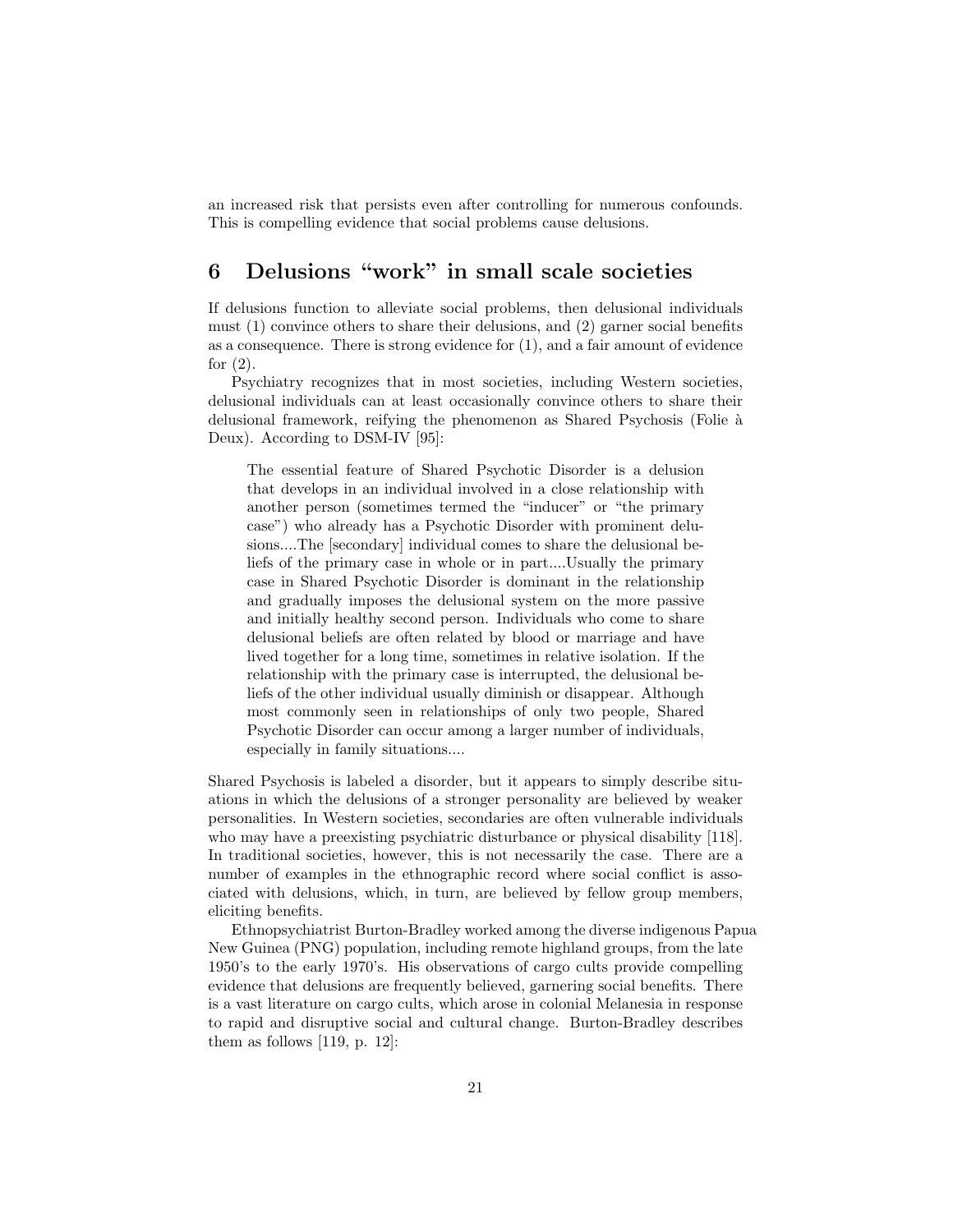A prophet, leader, or messiah emerges. He is often a mediocrity, as measured by different culture standards, and one who is not averse to the use, or threatened use, of sorcery in bringing dissidents into line, although recourse to this action is seldom necessary. He has a fantasy solution to offer his followers initiated by a revelation which may take the form of a dream or visual hallucination, both powerful agents in effecting conversion. He proclaims a great future event, or a millenium, and may even provide the specific date. Preparations are made to deal with the expected changes. Airstrips, wharves, or helipads are constructed to receive the ancestral spirits who bear the much-valued cargo. An iconoclastic contraculture may develop, and new social mores may be adopted. Money is destroyed, food gardens are neglected, and livestock killed on the theory that they will no longer be needed. When prophecy fails, the cult wanes and becomes latent.

Burton-Bradley approvingly noted that the early view of cargo cults as mere reflections of individual mental disorder had been discredited – current work rightly emphasized social rather than medical causes. But he goes on [120, p. 124]:

An unfortunate and unanticipated by-product of this new interpretation is the implicit and occasionally explicit assumption in some quarters that psychotics are never leaders. This latter view is false....

Burton-Bradley presents several case studies from PNG in which the prophet was almost certainly schizophrenic. What is remarkable is that the prophet's grandiose delusions of the imminent arrival of cargo did not merely elicit minor social benefits, but actually catapulted the prophet to a leadership position. This despite the recognition by many of his followers that he was longlong (insane).<sup>8</sup> Although some of the prophet's closest followers might themselves have been suffering from psychiatric disturbances, the vast majority of followers were almost certainly in a state of good mental health [119, p. 24]. Sharp, a medical officer who worked in the same area in the late 1970's, also described a movement where the principal prophet had paranoid schizophrenia. He concluded that "If the distinguishing feature of crisis movement leaders is mental disorder, then that part of human behaviour and experience we call mental disturbance or madness can play a far more significant role in our affairs than we generally admit" [121, p. 119]. In these examples, grandiose delusions appear to be protective against the social problems that are often caused by the other symptoms of schizophrenia [e.g., 122].

Stevens and Price [123] investigate cult phenomena from an evolutionary perspective as well. They provide numerous examples of delusional individuals gaining cult leadership positions and the attendant social benefits. Their thesis,

<sup>8</sup>Hallucinations are not part of the exploitative deception hypothesis, but they appear to play a role in some of these cases.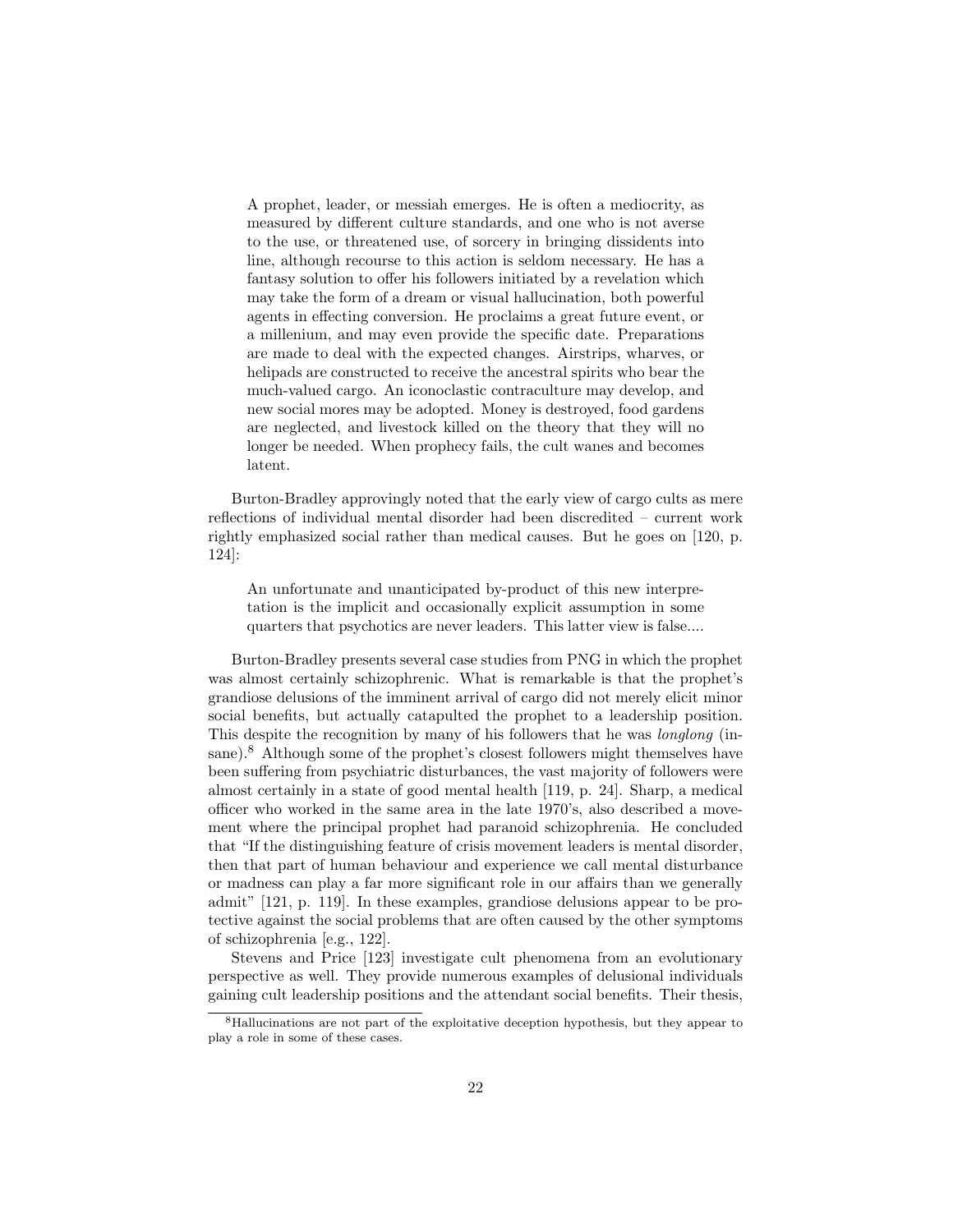however, differs significantly from that presented here. They mainly argue that schizoid traits evolved to facilitate group fissioning when resources were scarce: charismatic, often schizoid, cult leaders lead a subgroup to a new 'promised land.' In contrast, I focus solely on the deceptive functions of non-bizarre delusions, which can occur alone, or as one symptom of a psychiatric syndrome like schizophrenia or affective psychosis; I claim no evolved function for any variant of these syndromes as a whole. Further, gaining cult leadership status via grandiose delusions is not the only benefit that accrues to delusional individuals in small-scale societies. Paranoid delusions appear to deliver social benefits of a different sort, namely, increased solidarity with the group.

In a psychiatric survey of isolated groups of Australian Aboriginals who had only recently abandoned hunting and gathering, Eastwell [124, 125, 126] found that, in a total population of 10,500, 57 were suffering from reactive psychosis, or fear-of-sorcery syndrome. This syndrome is characterized as an anxiety state with paranoid features magnified to psychotic proportions. The patient fears imminent death from the sorcery of a traditional enemy. According to Eastwell, sorcery in this population is thought to be directed towards the clan as a whole rather one member alone. Fellow clan members believed delusions of enemy sorcery, so much so that Eastwell often found multiple members of a family suffering psychotic episodes in reaction to the same or closely related event. Following the DSM definition of Shared Psychosis, he termed these delusional episodes 'associative' or 'identificatory' illness. Eastwell observed that members of the clan closed ranks with the patient in indignation against the putative enemy sorcerers, exactly the outcome predicted by the exploitative deception hypothesis.

There are other similar accounts of delusions being taken seriously by family and community members. El-Islam [127], for example, studied the remission of delusions among a group of deluded psychotics from the Arab Gulf states. The existence of traditionally shared beliefs in the family and community set the stage for remission. The patient often attributed the remission of his delusions to relatives dealing with the object of delusion through prayer or through traditional healers, or the delusion was "absorbed" into the cultural belief system and lost its force. El Sendiony [128] and Murphy [129], cited in Westermeyer 1988 also note the phenomenon of relatives accepting an individual's delusional framework. Finally, the internet study of delusional beliefs discussed earlier [7] shows that online communities form around web sites devoted to these beliefs and that many participants are not themselves delusional.

## 7 Social benefits and the remission of delusions

According to the exploitative deception hypotheses, delusions and persecutory fears should remit in individuals who receive sufficient social benefits. Jørgensen and Aagaard [130] studied the relationship of a number of social variables to impairment, remission, and relapse. They found that being married, living with others, having frequent social contacts, working full-time, and belonging to high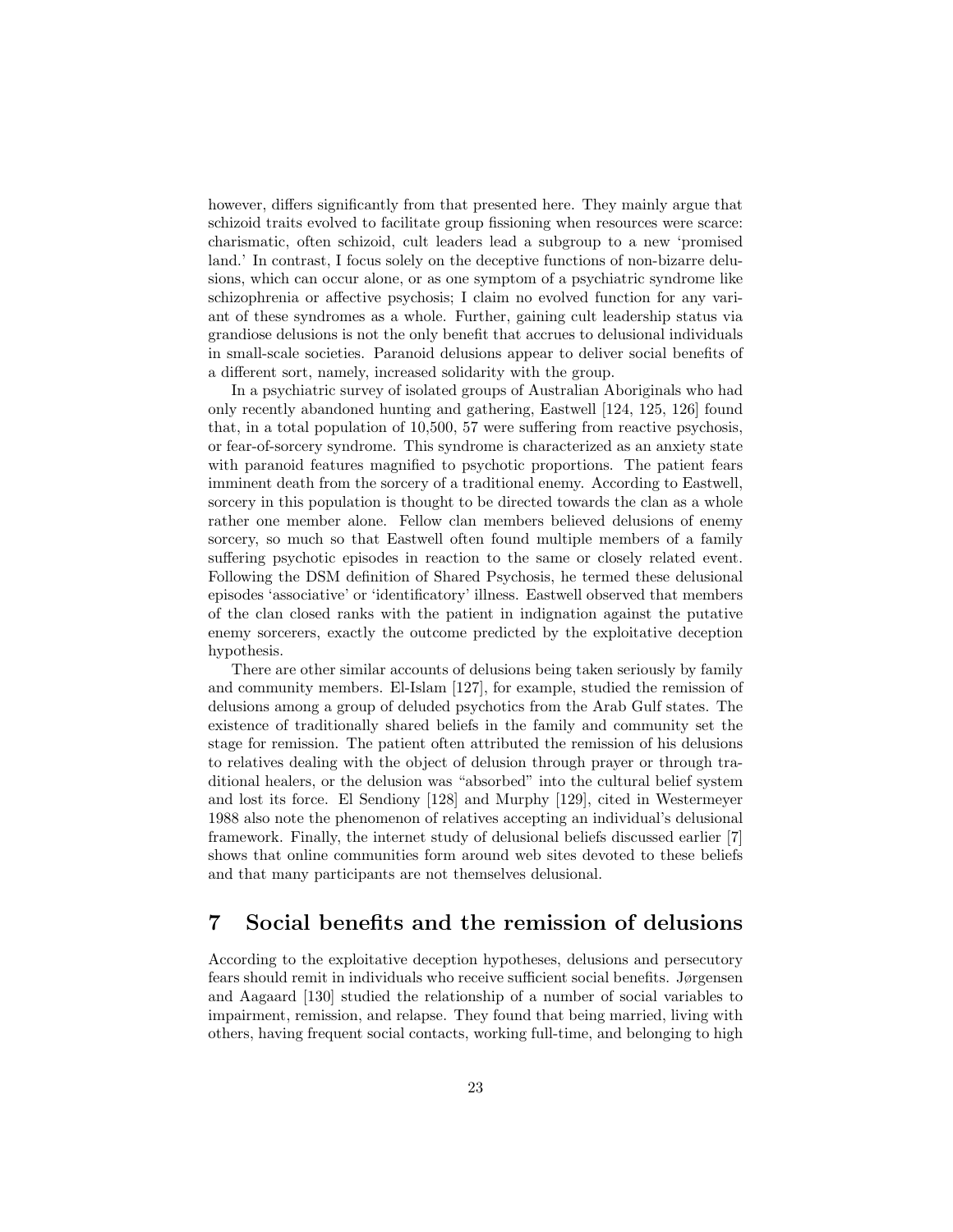status social groups were important predictors of good outcome. Living alone, having few social contacts, and not working prior to admission, on the other hand, were by far the best predictors of poor outcome for this group of patients.

Jørgensen and Aagaard conclude that social variables like having social contacts and useful work are more valuable than any of the clinical variables in predicting outcome. Because they are correlations, the results presented by these researchers do not favor social causation over social selection theories, but they do demonstrate the strong and necessary association of positive social variables with the remission of DD. Finally, even patients who attributed their delusions to biological disease nonetheless stressed the importance of strong, supportive social environments to dispelling delusions [131].

## 8 Detecting exploitative deception

Over evolutionary time, could individuals suffering severe social problems lie and get away with it? After all, why not just ignore anything said by an individual suffering severe social problems? The fact is that delusions are often believed [e.g., 7, 119–121, 124–129]. Although I have emphasized the effectiveness of delusions in small-scale societies, cults with grandiose leaders thrive in Western societies, and large segments of the public believe things that closely resemble common delusional themes. They believe in conspiracy theories, UFO's, and that certain people, such as psychics and astrologers, have special powers and abilities.

The evolution of an adaptation to unconsciously lie in dire social circumstances does not seem out of the question, especially since individuals facing social failure needn't change everyone's opinion of them, they only need to manipulate the social calculus of a few group members in their favor. The question then becomes, why are humans so gullible?

At the theoretical level, there are several factors that favor exploitative deceivers. As H¨olldobler [50] has argued for social mimics among ants, individuals who evolve to successfully discriminate against exploitative deceivers risk inadvertently discriminating against real cooperators. Because the benefits received through cooperative signaling are so valuable, individuals may evolve to tolerate some exploitation rather than risk losing the benefits obtained from the far more common genuine cooperator. Additionally, because social failure was a deadly threat, whereas being exploited was likely a less-than-deadly threat, the selection pressure on adaptations for exploitative deception was stronger than it was on detection mechanisms. Exploitative deception adaptations can then be expected to outperform detection mechanisms as a consequence of this asymmetrical, intraspecific arms race [132].

Further, exploiters may attempt to target individuals who have little or no information concerning the social status of the exploiter. These could include individuals from other groups, or individuals from competing factions within the group. Many known hunter-gatherers lived in fission-fusion societies. Group size fluctuated dramatically with season, with smaller foraging bands aggre-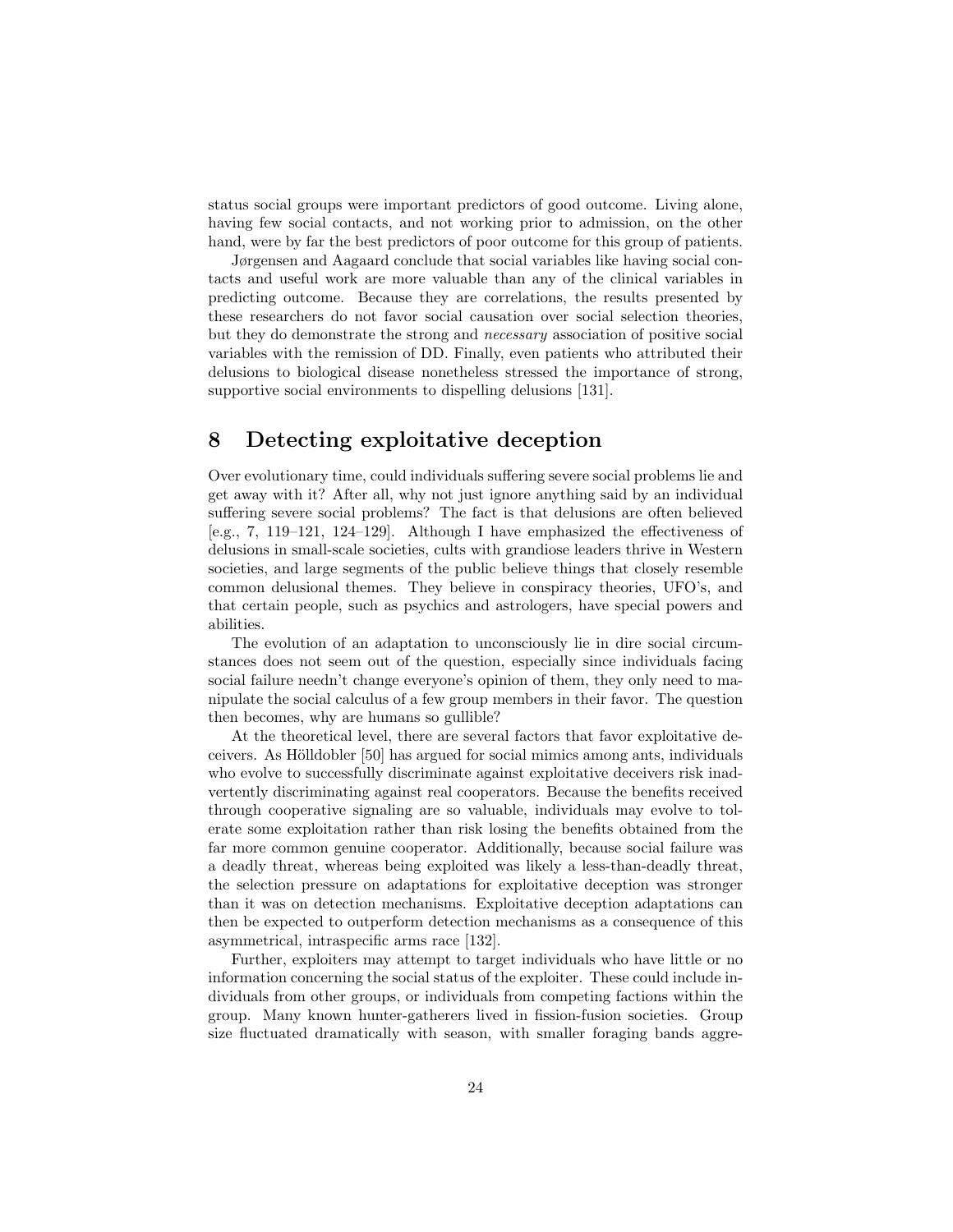gating into much larger groups to participate in communal hunts [20]. This periodic aggregation and dispersal would have enhanced the opportunities for successful deception. Information transfer would have been slowed during times of dispersion, hindering the detection of deception by na¨ıve individuals during aggregations.

Another powerful argument in favor of social failures successfully employing exploitative deception is that it is very difficult to identify complete social failures – those who are not valued by anyone. In order to detect individuals who are not valued by anyone, one must track the entire social network. For even modestly sized groups, the time and effort required are high and possibly prohibitive, growing quadratically with group size. Estimates are that ancestral hunter-gatherers may often have lived in groups ranging in size from 25 to 150 individuals [20, 133]. Tracking how everyone felt about everyone in a mediumsized group of 50 would have required 2450 different assessments, a considerable, and probably impossible, undertaking.<sup>9</sup> In sum, in the high-stakes game of relationship formation and maintenance, there would have occasionally been an odd man out. Identifying him may not have been trivial, improving his chances of deceptively exploiting others.

## 9 Delusions with other symptoms

Delusions commonly occur with other psychiatric symptoms and conditions like depression, auditory hallucinations, the (non-delusional) symptoms of schizophrenia, brain injury, and substance use [85]. One population survey found, for example, that 4.1% of individuals suffering depressive symptoms also had delusions [97]. Another found an approximately 0.7% prevalence of delusions with auditory hallucinations in the general population [134].

The association of depressive symptoms and delusions is clearly consistent with the hypothesis explored here. Individuals suffering a loss of social standing sufficient to trigger delusions would obviously be vulnerable to depression as well. The association of brain injury with delusions is also consistent. If a brain injury or other neurological deficit causes individuals to lose their social relationships, then delusions would, under the hypothesis, be an adaptive response to the loss of social relationships, not to the brain injury per se. Interestingly, two studies found extremely high rates of delusions following brain injury [135, 136], but in 42% and 66% of the cases the delusions onset more than 10 years after the injury. This long delay suggests that delusions might have been caused by the social consequences of the injury rather than the brain injury itself.

 $9$ The costs of tracking the entire social network might be reduced by gossiping, yet there are reasons why individuals wouldn't want to readily advertise their valuation of others. When circumstances change, valuations can change dramatically. If one discovers, for example, that a low-valued person is a relative of a highly desired potential mate (and could therefore facilitate a marriage), their social value to an individual might well skyrocket. But, if the previously low-valued person knew that an individual had spoken disparagingly of them, they would be much less likely to be cooperative.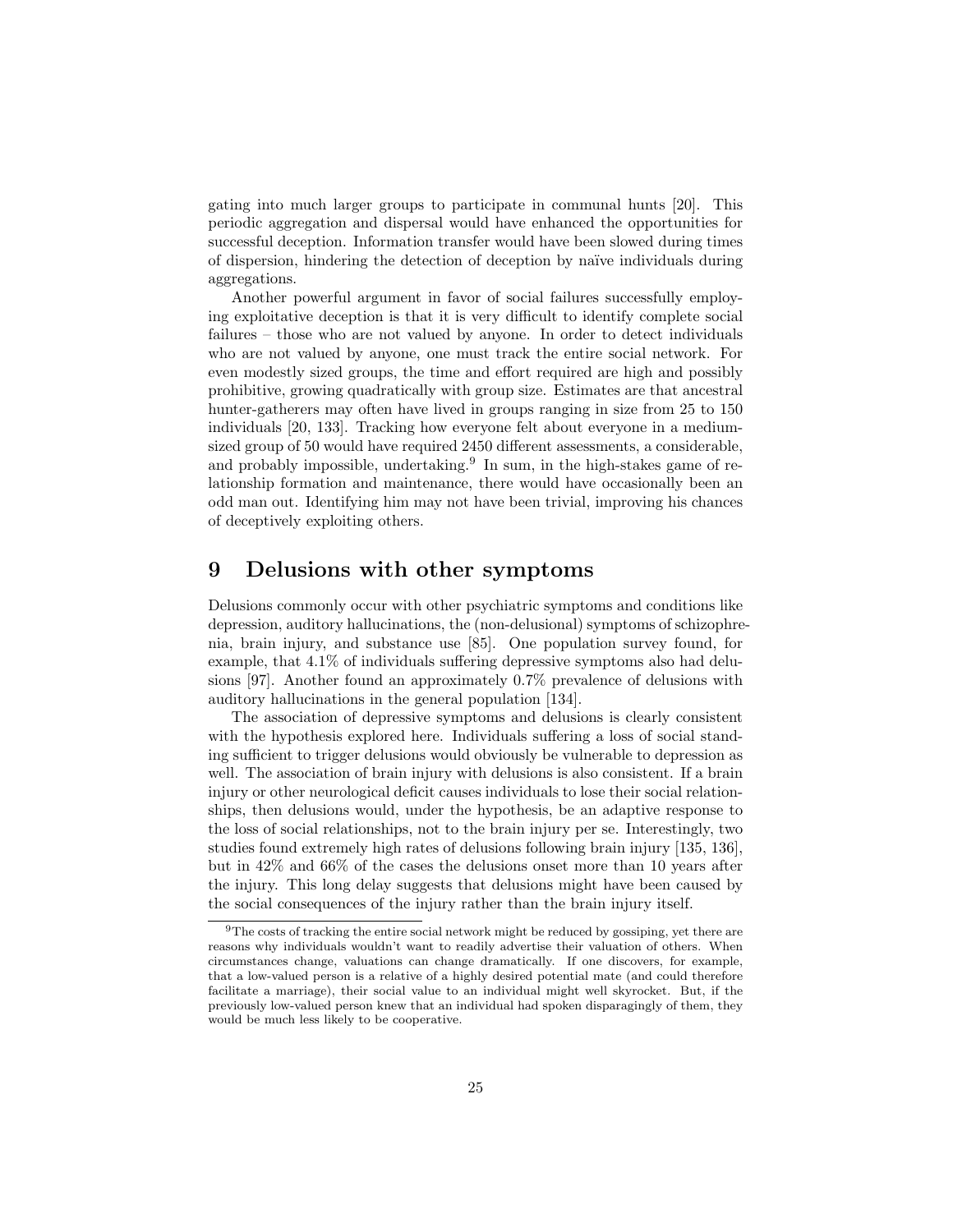If the non-delusional symptoms of schizophrenia cause a loss of social relationships then, again, delusions could be seen as an adaptive response to the loss of social relationships, explaining the association of delusions with other schizophrenic symptoms. Speculatively, given that a large fraction of individuals in most societies believe in supernatural agents or powers [21, 137], auditory hallucinations, a prominent feature of schizophrenia, may not have interfered significantly with the deceptive function proposed for delusions. Burton-Bradley, in his observation of cult leaders, noted that hallucinations and dreams were important agents in effecting conversions [119].

## 10 Conclusion

Social systems that rely on cheap signals for the exchange of substantial benefits, like those of ants and humans, are susceptible to exploitative deception. For humans, exploitative deceivers should often be individuals facing severe social failure because in these circumstances there is little downside to lying and potentially a huge upside.

Decades of research in industrialized societies has shown that severe social problems precede, and probably cause, delusions in otherwise healthy individuals. Paranoia (i.e., heightened vigilance), at the very least, is an understandable reaction to real social problems. Full blown delusions, however, cannot be explained simply as increased vigilance. Instead, delusions have all the features of a mimetic, or deceptive, signaling system. Individuals with DD are cognitively, emotionally, and physically unimpaired, and their only symptom is a non-bizarre delusional framework. Of the entire universe of conceivable false beliefs, delusions comprise only a tiny set of themes that, not coincidentally I argue, generate cues that would have elicited benefits from others: possession of important information and abilities, fears of external threat, illness, and intimate relations with high status individuals. Each of these situations would have been difficult for others to verify, at least in the short term, making them ideal candidates for exploitative deception.

But do delusions actually elicit benefits? With a few notable exceptions (such as research on Shared Psychosis), studies in Western societies rarely explore the social consequences of delusions. For that, we must turn to ethnographic research in small, kin-based societies, where studies show that delusions are believed and garner social benefits. Assuming delusions in industrialized societies are essentially the same phenomenon as delusions in small-scale societies, the etiological findings in Western societies and the enthographic findings in small, non-Western societies, together, strongly imply that severe social problems cause delusions which, in turn, mitigate the problems by eliciting benefits from others.

Although considerably more evidence is needed that delusions generate enough benefits in small, kin-based societies to outweigh their costs, Szasz' argument that lies and deception are important aspects of what is usually termed mental illness, reframed here as an adaptationist account of delusions, is reasonably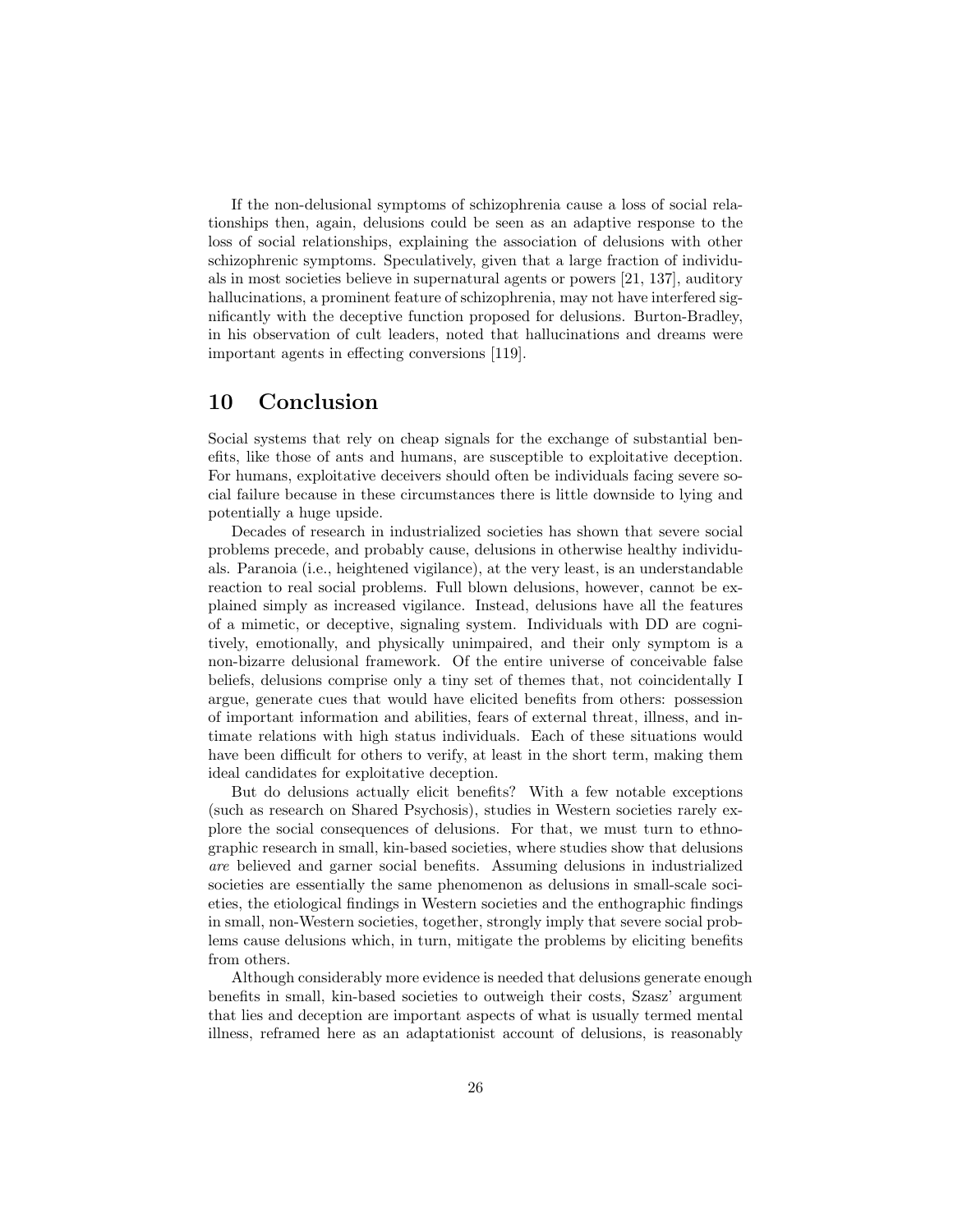well-supported by the available evidence.

This hypothesis, if proven, has some good news and some bad news for clinicians. Currently, powerful drugs are regularly used to suppress delusions, drugs that often fail to improve patients' lives yet cause dangerous side-effects, including serious and sometimes irreversible brain damage [16]. A social cause for delusions implies that modifying the social environment in positive ways, instead of the patient's brain, could prevent delusions, or send them into full remission. The bad news is that, contrary to the illness model prevailing in psychiatry, the problem is the social environment – all the patient's friends, relatives, colleagues, and acquaintances – not (necessarily) the patient's brain. The very term 'patient', in fact, would not really apply. The power of a clinician to convince all the members of a patient's social network to invest more in the patient when they have already decided they do not want to is extremely limited.

To make matters worse, in some situations the social exclusion of a particular individual might be well-justified, or at least unavoidable. What could a clinician do to ameliorate such ostracism? Probably not much. Nevertheless, a correct scientific model of delusions would no doubt open up a variety of treatment options. Given that more than a century of research on delusions using the illness model has failed to explain them, it is time to rethink our approach to these deeply mysterious cognitive processes.

## Acknowledgments

Many thanks to Don Symons, Nicole Hess, Andy Thomson, Paul Watson, Paul Andrews, and members of the Institute for Theoretical Biology, and the Center for Evolutionary Psychology for numerous comments and suggestions.

### References

- [1] T S Szasz. The Myth of Mental Illness. Dell Publishing Co., 1961.
- [2] T S Szasz. The manufacture of madness: A comparative study of the inquisition and the mental health movement. Harper and Row, New York, 1970.
- [3] T J Scheff. Being mentally ill: A sociological theory. Aldine de Gruyter, New York, 3 edition, 1999.
- [4] W W Meissner. The diagnosis of paranoid disorders. In F Flach, editor, Diagnostics and Psychopathology, number 1 in Directions in Psychiatry monograph series. W. W. Norton and Co, Inc., 1987.
- [5] T F Oltmanns. Approaches to the definition and study of delusions. In T F Oltmanns and B A Maher, editors, Delusional beliefs, Wiley series on personality processes, pages pp. 3–11. John Wiley and Sons, New York, 1988.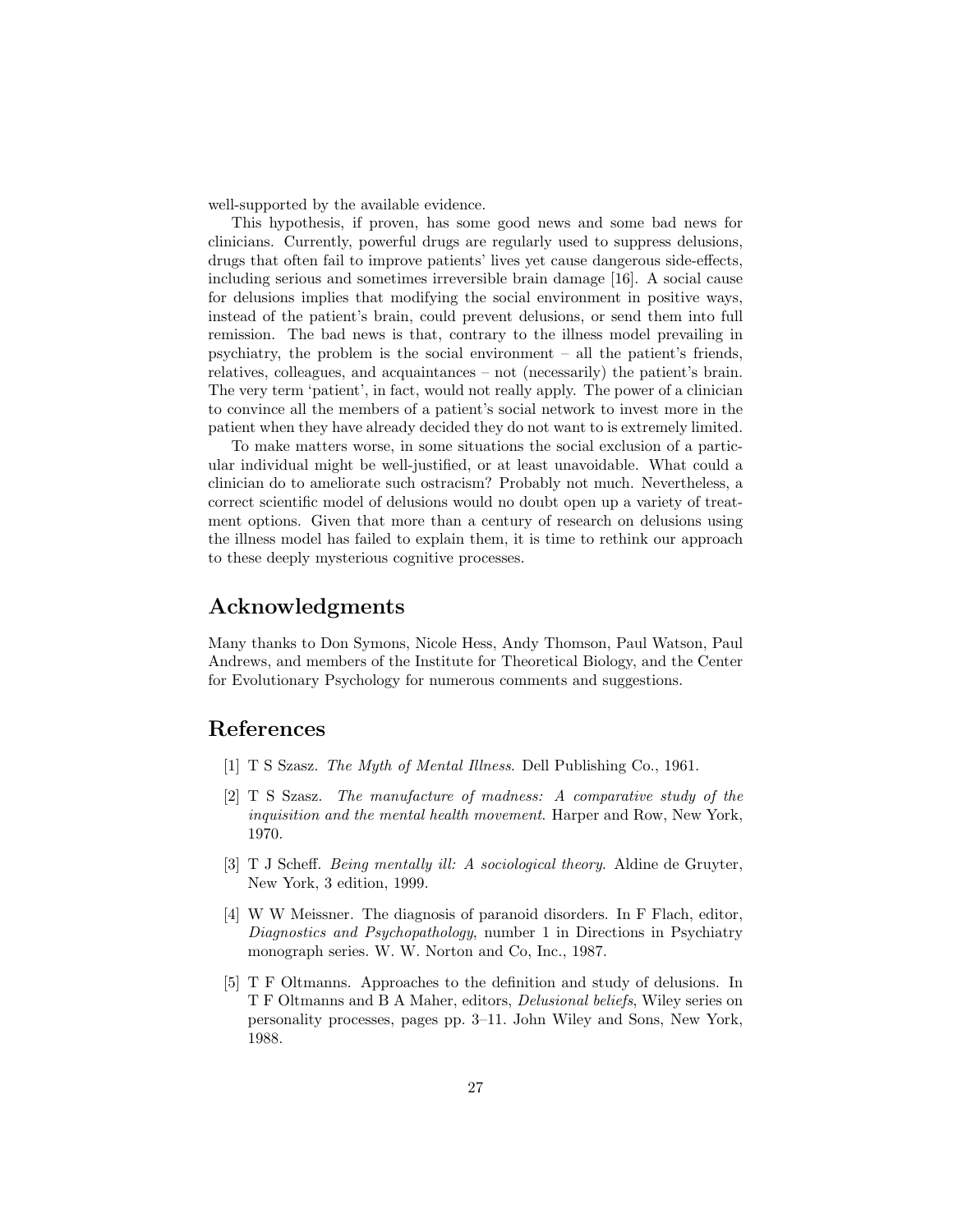- [6] V. Bell, P W Halligan, and H D Ellis. Diagnosing delusions: A review of inter-rater reliability. Schizophrenia Research, 86:76–79, 2006.
- [7] V. Bell, C. Maiden, A. Muñoz-Solomando, and V. Reddy. 'Mind control' experiences on the internet: Implications for the psychiatric diagnosis of delusions. Psychopathology, 39(2):87–91, 2006.
- [8] K C Winters and J M Neale. Delusions and delusional thinking in psychotics: A review of the literature. Clinical Psychology Review, 3:227–253, 1983.
- [9] R P Bentall, R Corcoran, R Howard, N Blackwood, and P Kinderman. Persecutory delusions: a review and theoretical integration. Clinical Psychiatry Review, 21:1143–1192, 2001.
- [10] N J Blackwood, R J Howard, R P Bentall, and R M Murray. Cognitive neuropsychiatric models of persecutory delusions. American Journal of Psychiatry, 158:527–539, 2001.
- [11] V. Bell, P. W. Halligan, and H. D. Ellis. Explaining delusions: a cognitive perspective. Trends in Cognitive Science, 10:219–26, 2006.
- [12] M Foucault. Madness and civilization: A history of insanity in the age of reason. Pantheon, New York, 1965.
- [13] J C Wakefield. The concept of mental disorder: On the boundary between biological facts and social values. American Psychologist, 47:373– 388, 1992.
- [14] J C Wakefield. Disorder as harmful dysfunction: A conceptual critique of DSM-III-R's definition of mental disorder. Psychological Review, 99: 232–247, 1992.
- [15] J C Wakefield. Evolutionary versus prototype analyses of the concept of disorder. Journal of Abnormal Psychology, 108:374–399, 1999.
- [16] A Bagnall, L Jones, L Ginnelly, R Lewis, J Glanville, S Gilbody, L Davies, D Torgerson, and J Kleijnen. A systematic review of atypical antipsychotic drugs in schizophrenia. Health Technology Assessment, 7:1–502, 2003.
- [17] J. C. Mitani, D. A. Merriwether, and C. Zhang. Male affiliation, cooperation and kinship in wild chimpanzees. Animal Behaviour, 59(4):885–893, 2000.
- [18] F. de Waal. Chimpanzee Politics: Power and Sex Among Apes. Johns Hopkins University Press, 1998.
- [19] M. C. Stiner. Carnivory, coevolution, and the geographic spread of the genus Homo. Journal of Archaeological Research, 10(1):1–63, 2002.
- [20] R L Kelly. The Foraging Spectrum. Smithsonian Institute Press, 1995.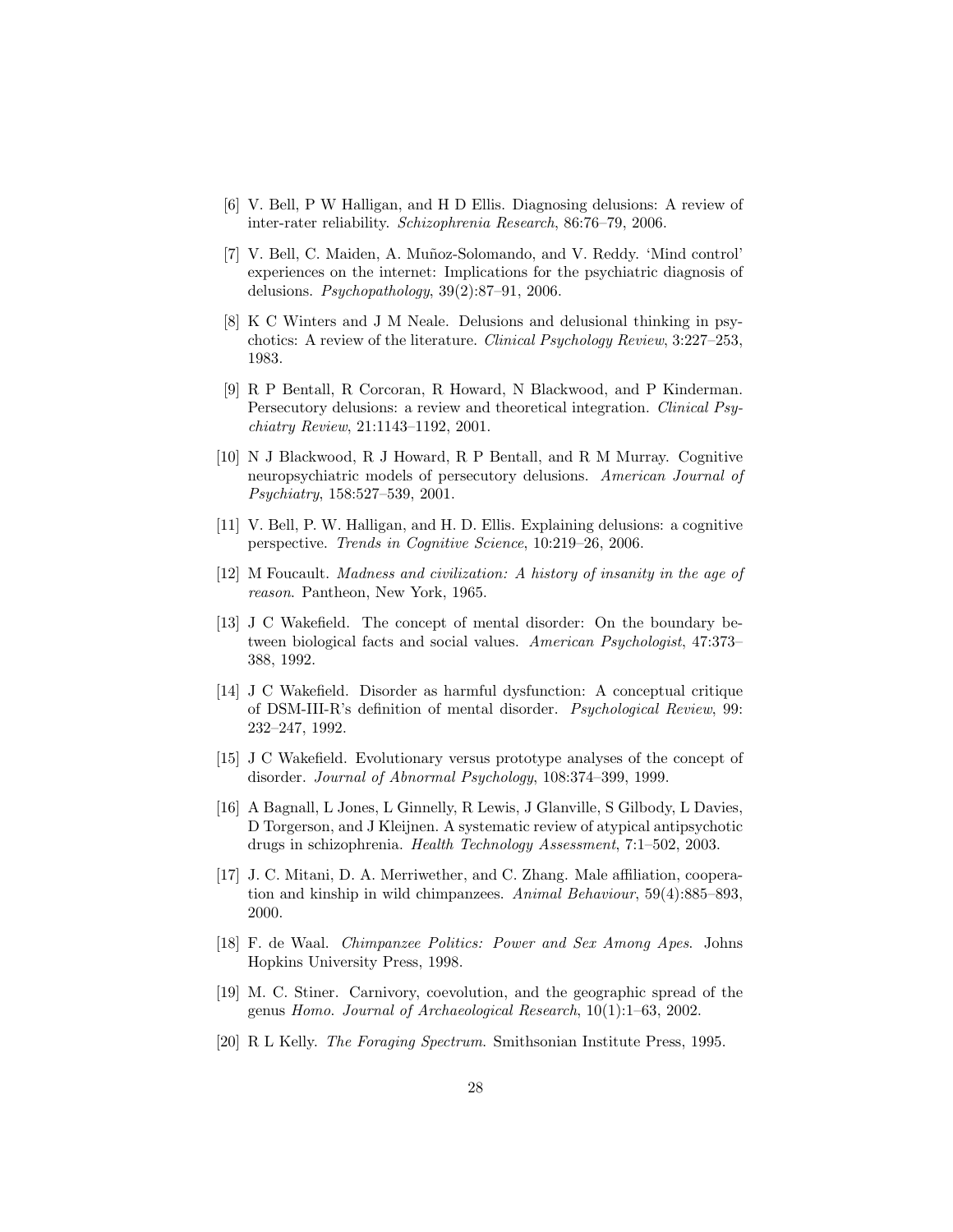- [21] D E Brown. *Human Universals*. McGraw-Hill, Inc, 1991.
- [22] M N Cohen. The food crisis in prehistory: overpopulation and the origins of agriculture. Yale University Press, 1977.
- [23] L H Keeley. War Before Civilization. Oxford University Press, 1996.
- [24] R B Lee and I DeVore. Man the hunter. Aldine Publishing Company, 1968.
- [25] M D Sahlins. Stone Age Economics. Tavistock, 1972.
- [26] P L van den Berghe. Human Family Systems: An Evolutionary View. Waveland Press, Inc., 1990.
- [27] L. S. Sugiyama. Illness, injury, and disability among Shiwiar foragerhorticulturalists: Implications of health-risk buffering for the evolution of human life history. American Journal of Physical Anthropology, 123(4): 371–389, 2004.
- [28] J Goodall. Social rejection, exclusion, and shunning among the gombe chimpanzees. Ethology and Sociobiology, 7:227–236, 1986.
- [29] T. Nishida, K. Hosaka, M. Nakamura, and M. Hamai. A within-group gang attack on a young adult male chimpanzee: Ostracism of an ill-mannered member? Primates, 36(2):207–211, 1995.
- [30] A H Harcourt. Strategies of emigration and transfer by primates, with particular reference to gorillas. Z Tierpsychol, 48(4):401–420, 1978.
- [31] I. Fornasieri and J J Roeder. Marking behaviour in two lemur species (L. fulvus and L. macaco): relation to social status, reproduction, aggression and environmental change. Folia Primatol (Basel), 59(3):137–48, 1992.
- [32] J. Lancaster. Primate social behavior and ostracism. Ethology and Sociobiology, 7:215–225, 1986.
- [33] K.D. Williams. Ostracism. Annual review of psychology, 58:425–452, 2007.
- [34] J Panksepp. Affective Neuroscience: The Foundations of Human and Animal Emotions. Oxford University Press, 1998.
- [35] G. MacDonald and M. R. Leary. Why does social exclusion hurt? the relationship between social and physical pain. Psychological Bulletin, 131 (2):202–223, 2005.
- [36] N. I. Eisenberger, M. D. Lieberman, and K. D. Williams. Does rejection hurt? an fMRI study of social exclusion, 2003.
- [37] M R Leary, C. Springer, L. Negel, E. Ansell, and K. Evans. The causes, phenomenology, and consequences of hurt feelings. Journal of personality and social psychology, 74(5):1225–1237, 1998.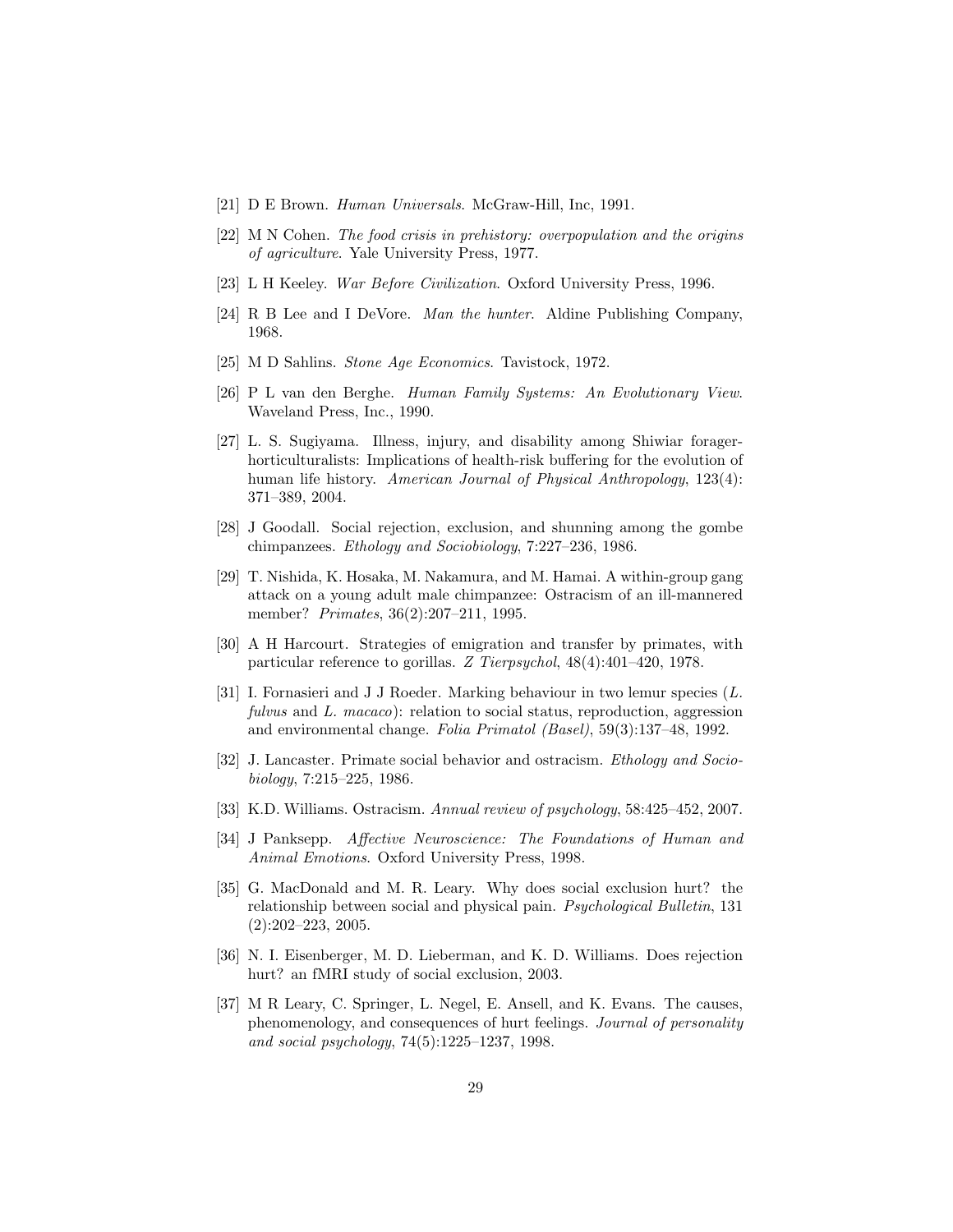- [38] John Bowlby. Attachment and loss, volume 1. Penguin, 1969.
- [39] N Thornhill and R Thornhill. An evolutionary analysis of psychological pain following rape. 1. the effects of victims age and marital status. Ethology And Sociobiology, 11:155–176, 1990.
- [40] R Nesse. The evolutionary functions of repression and the ego defenses. Journal of the American Academy of Psychoanalysis, 18:260–285, 1990.
- [41] J. B. Silk, S. C. Alberts, and J. Altmann. Social bonds of female baboons enhance infant survival, 2003.
- [42] J. Crocker, B. Major, and C. Steele. Social stigma. The handbook of social psychology, 2:504–553, 1998.
- [43] R. Kurzban and M. R. Leary. Evolutionary origins of stigmatization: The functions of social exclusion. Psychological Bulletin, 127(2):187–208, 2001.
- [44] M. J. Green and M. L. Phillips. Social threat perception and the evolution of paranoia. Neuroscience and Biobehavioral Reviews, 28:333–342, 2004.
- [45] R. M. Nesse. The smoke detector principle: Natural selection and the regulation of defensive responses. Annals of the New York Academy of Sciences, 935(1):75–85, 2001.
- [46] R Dawkins and J R Krebs. Animal signals: Information or manipulation? In J R Krebs and N B Davies, editors, Behavioral Ecology, pages 282–309. Blackwell, 1978.
- [47] A Starrett. Adaptive resemblance: a unifying concept for mimicry and crypsis. Biological Journal of the Linnean Society, 48:299–317, 1993.
- [48] J. D. Mclver and G. Stonedahl. Myrmecomorphy: Morphological and behavioral mimicry of ants. Annual Review of Entomology, 38(1):351– 377, 1993.
- [49] H Markl. Manipulation, modulation, information, cognition: some of the riddles of communication. In B Hölldobler and M Lindauer, editors, Experimental Behavioral Ecology and Sociobiology, pages 163–194. Gustav Fischer Verlag, 1985.
- [50] B Hölldobler. Communication in social hymenoptera. In A Sebeok, editor, How animals communicate, pages 418–471. Indiana University Press, 1977.
- [51] S. I. Rothstein and S. K. Robinson. Parasitic Birds and Their Hosts: Studies in Coevolution. Oxford University Press, 1998.
- [52] A Lenoir, P D'Ettorre, C Errard, and A Hefetz. Chemical ecology and social parasitism in ants. Annu. Rev. Entomol, 46:573–599, 2001.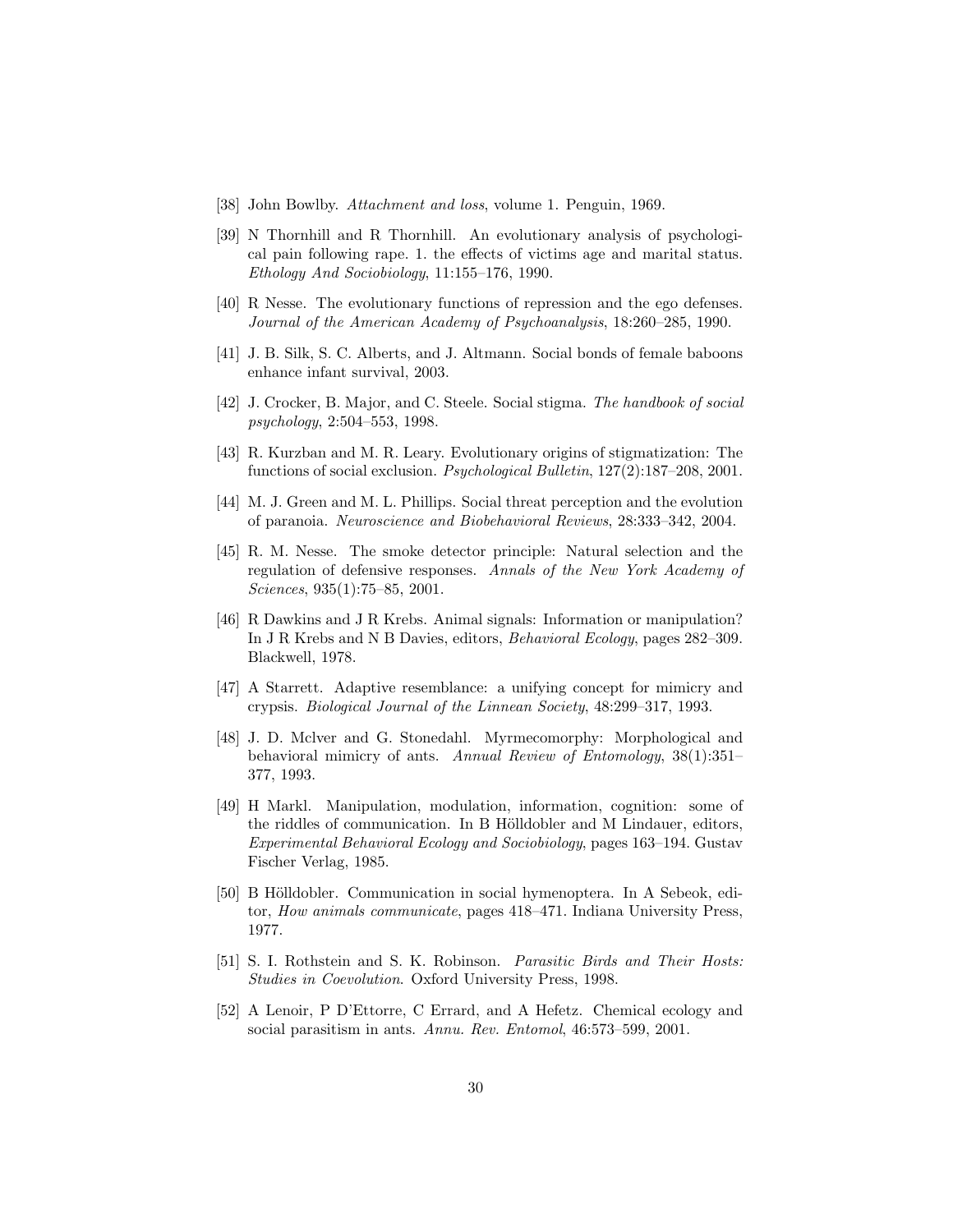- [53] A. Buschinger. Evolution of social parasitism in ants. Trends Ecol. Evol, 1:155–160, 1986.
- [54] T. Akino, J J Knapp, J A Thomas, and G W Elmes. Chemical mimicry and host specificity in the butterfly Maculinea rebeli, a social parasite of Myrmica ant colonies. Proceedings: Biological Sciences, 266(1427):1419– 1426, 1999.
- [55] J B Silk, E Kaldor, and R Boyd. Cheap talk when interests conflict. Animal Behaviour, 59:423–432, 2000.
- [56] R Axelrod and D Dion. The further evolution of cooperation. Science, 242:1385–1390, 1988.
- [57] R Axelrod and W D Hamilton. The evolution of cooperation in biological systems. In R Axelrod, editor, The Evolution of Cooperation, pages 88– 105. Basic Books, Inc, 1984.
- [58] P Ekman, G Roper, and J C Hager. Deliberate facial movement. Child Development, 51:886–891, 1980.
- [59] A F C Wallace. The biocultural theory of schizphrenia. International Record of Medicine, 173:700–714, 1960.
- [60] S Henderson. Care-eliciting behavior in man. Journal of Nervous Mental Disorders, 159:172–181, 1974.
- [61] S. Henderson. Social relationships, adversity and neurosis: an analysis of prospective observations. British Journal of Psychiatry, 138:391–398, 1981.
- [62] H S Sullivan. The interpersonal theory of psychiatry. Norton, 1953.
- [63] R D Alexander. Darwinism and Human Affairs. University of Washington Press, 1979.
- [64] M O Slavin. The origins of psychic conflict and the adaptive function of repression: An evolutionary biological view. Psychoanalysis and Contemporary Thought, 8:407–440, 1985.
- [65] R L Trivers. Social Evolution. Addison-Wesley, 1985.
- [66] L A Dugatkin. Partner choice, game theory and social behavior. Journal of Quantitative Anthropology, 5:3–14, 1995.
- [67] J. Henrich and F. Gil-White. The evolution of prestige: Freely conferred deference as a mechanism for enhancing the benefits of cultural transmission. Evolution and Human Behavior, 22(3):165–96, 2001.
- [68] A Gouldner. The norm of reciprocity: a preliminary statement. American Sociology Review, 47:73–80, 1960.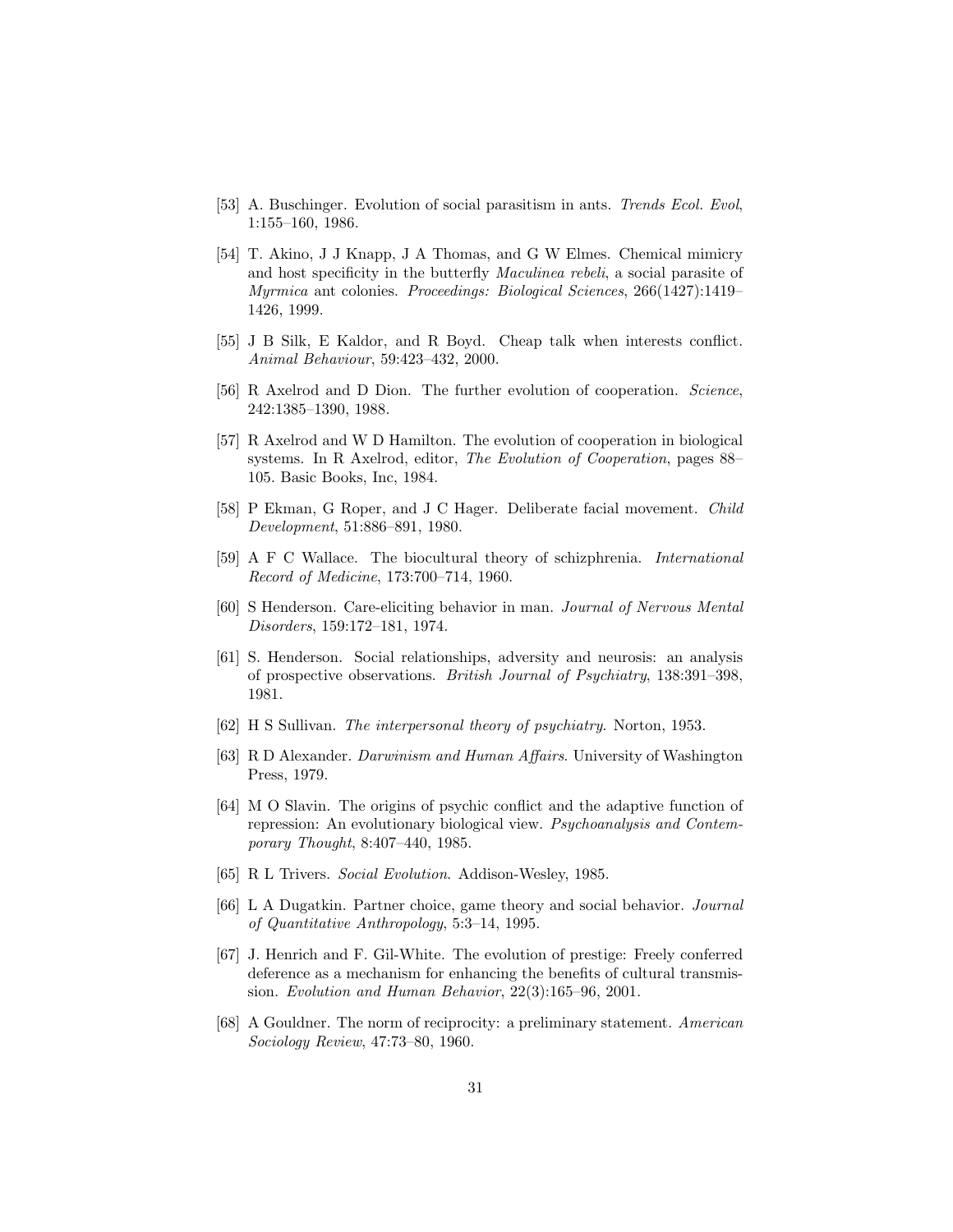- [69] R L Trivers. The evolution of reciprocal altruism. The Quarterly Review of Biology, 46:35–57, 1971.
- [70] C Darwin. The Expression of the Emotions in Man and Animals. D. Appleton and Company, New York, 1872.
- [71] P Ekman. The argument and evidence about universals in facial expressions of emotion. In H Wagner and A Manstead, editors, Handbook of social psychophysiology, pages 143–164. Wiley, Chichester, England, 1989.
- [72] R A LeVine and D T Campbell. Ethnocentrism: Theories of Conflict, Ethnic Attitudes, and Group Behavior. John Wiley and Sons, Inc., 1972.
- [73] R D Alexander. The Biology of Moral Systems. Aldine, 1987.
- [74] C Badcock. Oedipus in Evolution. Blackwell, 1990.
- [75] M R A Chance, editor. Social Fabrics of the Mind. LEA, 1988.
- [76] R J Gardner. Mechanisms in major depressive disorder: an evolutionary model. Archives of General Psychiatry, 39:1436–1441, 1982.
- [77] P Gilbert. Human Nature and Suffering. LEA, 1989.
- [78] K Glantz and J Pearce. Exiles From Eden: Psychotherapy From An Evolutionary Perspective. Norton, 1989.
- [79] E H Hagen. The functions of postpartum depression. Evolution and Human Behavior, 20:325–359, 1999.
- [80] E H Hagen. The bargaining model of depression. In Peter Hammerstein, editor, Genetic and Cultural Evolution of Cooperation, pages 95–123. MIT Press, 2003.
- [81] J S Huxley, E Mayr, H Osmond, and A Hoffer. Schizophrenia as a genetic morphism. Nature, 204:220–225, 1964.
- [82] R Nesse. What good is feeling bad the evolutionary benefits of psychic pain. Sciences, 31:30–37, 1991.
- [83] J S Price. Genetic and phylogenetic aspects of mood variation. International Journal of Mental Health, 1:124–144, 1972.
- [84] D A Wilson. Evolutionary epidemiology: Darwinian theory in the service of medicine and psychiatry. Acta Biotheoretica, 41:205–219, 1993.
- [85] T C Manschreck. The paranoid syndrome and delusional (paranoid) disorders. In A Lazare, editor, Outpatient psychiatry: Diagnosis and treatment. Williams and Wilkins Co., 1989.
- [86] P Jørgensen and J Jensen. An attempt to operationalize reactive delusional psychosis. Acta Psychiatrica Scandinavica, 78:627–631, 1988.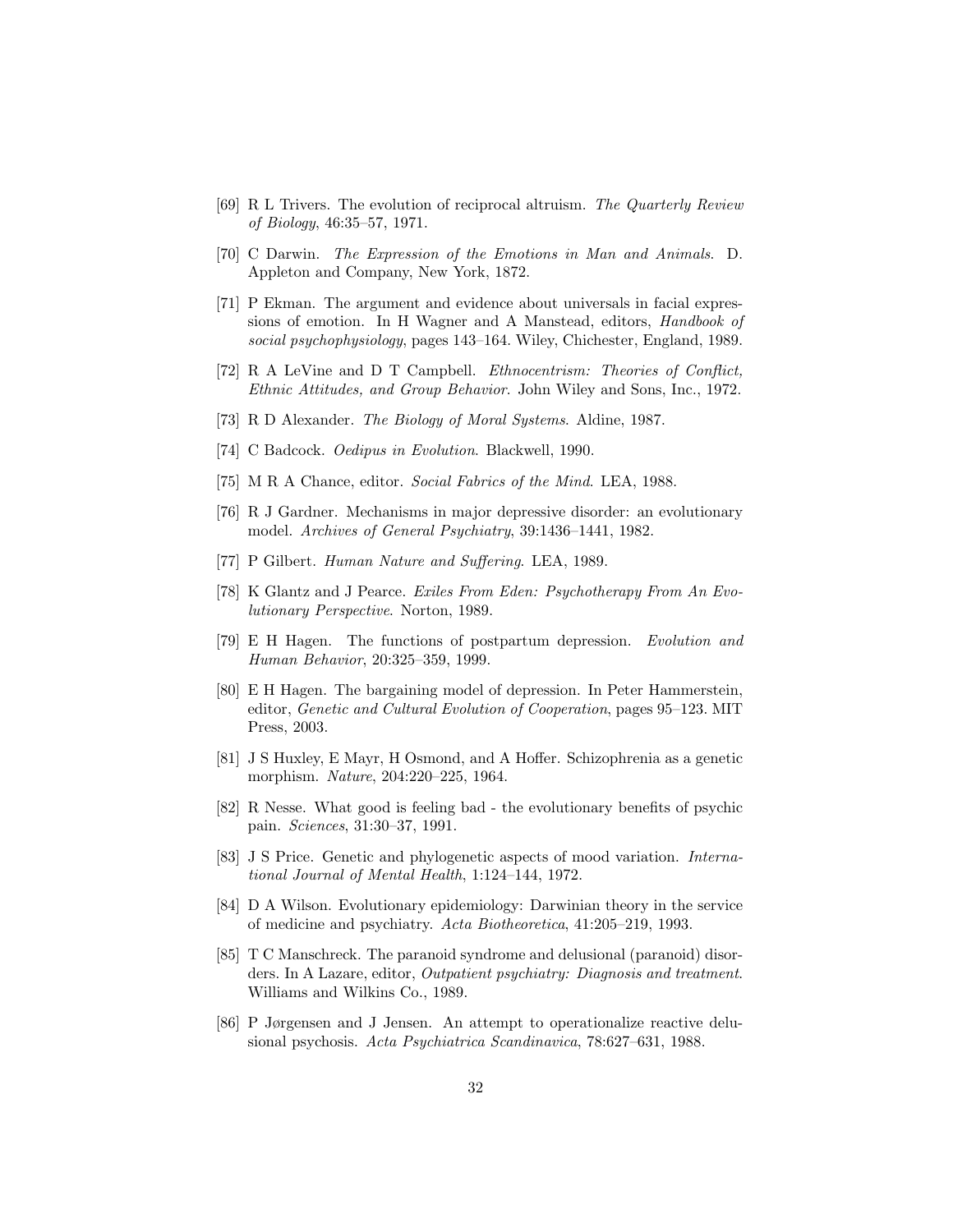- [87] K S Kendler. The nosologic validity of paranoia (simple delusional disorder): A review. Archives of General Psychiatry, 37:699–706, 1980.
- [88] K S Kendler. Demography of paranoid psychosis (delusional disorder): A review and comparison with schizophrenia and affective illness. Archives of General Psychiatry, 39:890–902, 1982.
- [89] K S Kendler. Paranoia (delusional disorder): A valid psychiatric entity? Trends in Neurosciences, 7:14–17, 1984.
- [90] K S Kendler. Paranoid disorders in DSM-III: A critical review. In Gary L Tischler, editor, Diagnosis and classification in psychiatry: A critical appraisal of DSM-III, pages 57–83. Cambridge University Press, New York, 1987.
- [91] K S Kendler and M T Tsuang. Nosology of paranoid schizophrenia and other paranoid psychoses. Schizophrenia Bulletin, 7:594–610, 1981.
- [92] K Koehler and C Hornstein. 100 years of DSM-III paranoia: How stable a diagnosis over time? European Archives of Psychiatry and Neurological Sciences, 235:255-258, 1986.
- [93] S Opjordsmoen. Toward an operationalization of reactive paranoid psychoses (reactive delusional disorder). Psychopathology, 20:72–78, 1987.
- [94] G Winokur. Delusional disorder (paranoia). Comprehensive Psychiatry, 18:511–521, 1977.
- [95] APA. Diagnostic and Statistical Manual of Mental Disorders. American Psychiatric Association, 1994.
- [96] J Van Os, M Hanssen, R V Bijl, and A Ravelli. Strauss (1969) revisited: a psychosis continuum in the general population? Schizophrenia Research, 45:11–20, 2000.
- [97] M M Ohayon and A F Schatzberg. Prevalence of depressive episodes with psychotic features in the general population. American Journal of Psychiatry, 159:1855–1861, 2002.
- [98] P. Boyer and P. Lienard. Why ritualized behavior? Precaution systems and action parsing in developmental, pathological and cultural rituals. Behavioral an Brain Sciences, nd.
- [99] S Wessely, A Buchanan, A Reed, J Cutting, et al. Acting on delusions: I. Prevalence. British Journal of Psychiatry, 163:69–76, 1993.
- [100] H G Kennedy, L I Kemp, and D E Dyer. Fear and anger in delusional (paranoid) disorder: The association with violence. British Journal of Psychiatry, 160:488–492, 1992.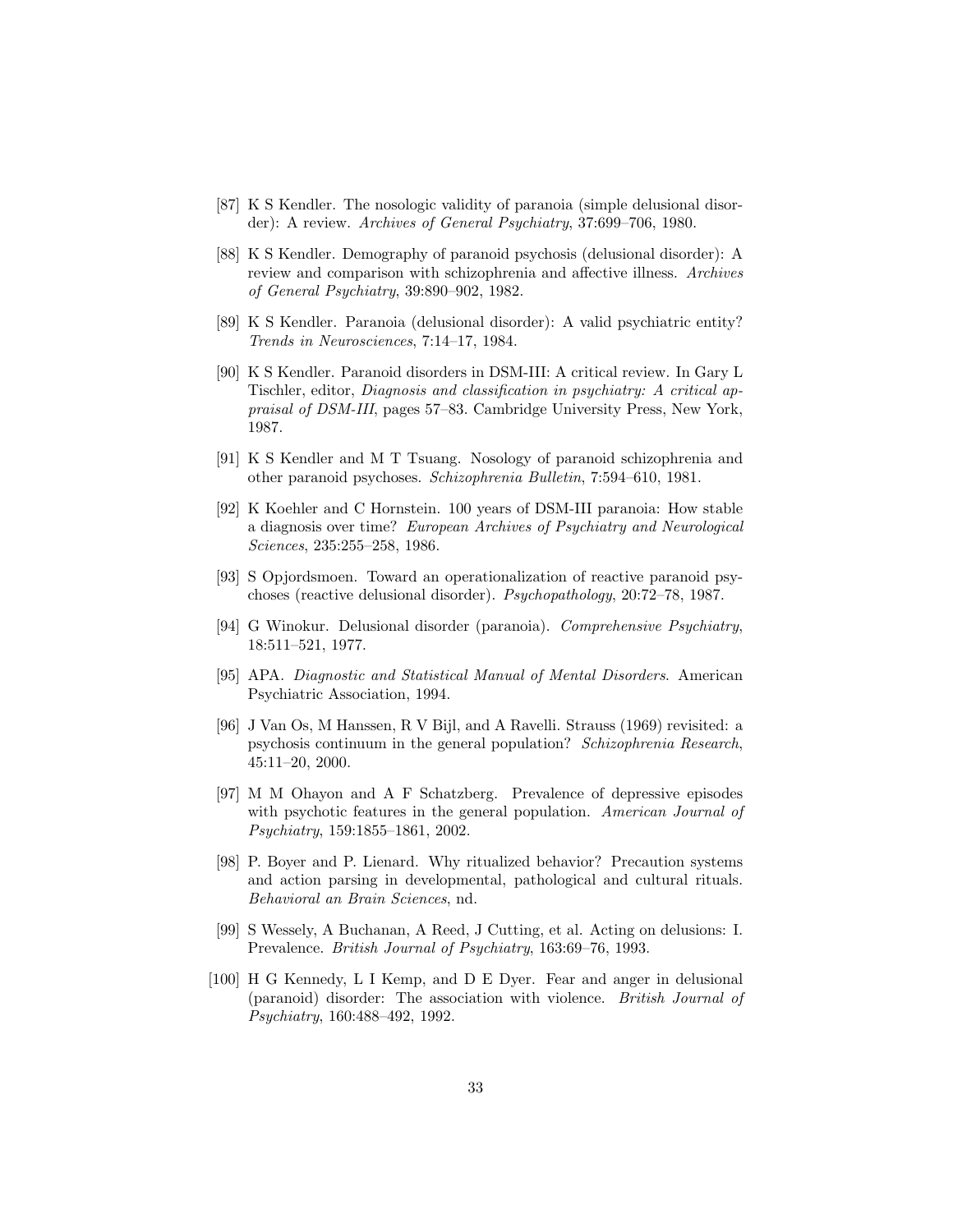- [101] D M Ndetei and A Vadher. Frequency and clinical significance of delusions across cultures. Acta Psychiatrica Scandinavica, 70:73–76, 1984.
- [102] J Westermeyer. Some cross-cultural aspects of delusions. In T F Oltmanns and B A Maher, editors, Delusional beliefs, pages 212–229. John Wiley and Sons, 1988.
- [103] N Cameron. The development of paranoic thinking. *Psychological Review*, 50:219–234, 1943.
- [104] E M Lemert. Paranoia and the dynamics of exclusion. Sociometry, 25: 2–20, 1962.
- [105] M Kaffman. Paranoid disorders: The core of truth behind the delusional system. International Journal of Family Therapy, 3:29–41, 1981.
- [106] N Retterstöl. *Paranoid and Paranoiac Psychoses*. Charles C. Thomas, 1966.
- [107] D W Kay, A F Cooper, R F Garside, and M Roth. The differentiation of paranoid from affective psychoses by patients' premorbid characteristics. British Journal of Psychiatry, 129:207–215, 1976.
- [108] I Janssen, M Hanssen, M Bak, R V Bijl, R De Graaf, W Vollebergh, K Mckenzie, and J Van Os. Discrimination and delusional ideation. British Journal Of Psychiatry, 182:71–76, 2003.
- [109] J. Spauwen, L. Krabbendam, R. Lieb, H. U. Wittchen, and Jim Van Os. Impact of psychological trauma on the development of psychotic symptoms: relationship with psychosis proneness. The British Journal of Psy $chiatry, 188(6):527-533, 2006.$
- [110] L Carpenter and I F Brockington. A study of mental illness in Asians, West Indians and Africans living in Manchester. British Journal of Psychiatry, 137:201–205, 1980.
- [111] L P Chiu and R Rimón. Relationship of migration to paranoid and somatoform symptoms in Chinese patients. Psychopathology, 20:203–212, 1987.
- [112] L Ettinger. The incidence of mental disease among refugees in Norway. Journal of Mental Science, 105:326–338, 1959.
- [113] L Ettinger. The symptomology of mental disease among refugees in Norway. Journal of Mental Science, 106:947–966, 1960.
- [114] Ø Ødegaard. Immigration and insanity. Acta psychiatrica neurologica scandinavia, supplement 4, 1932.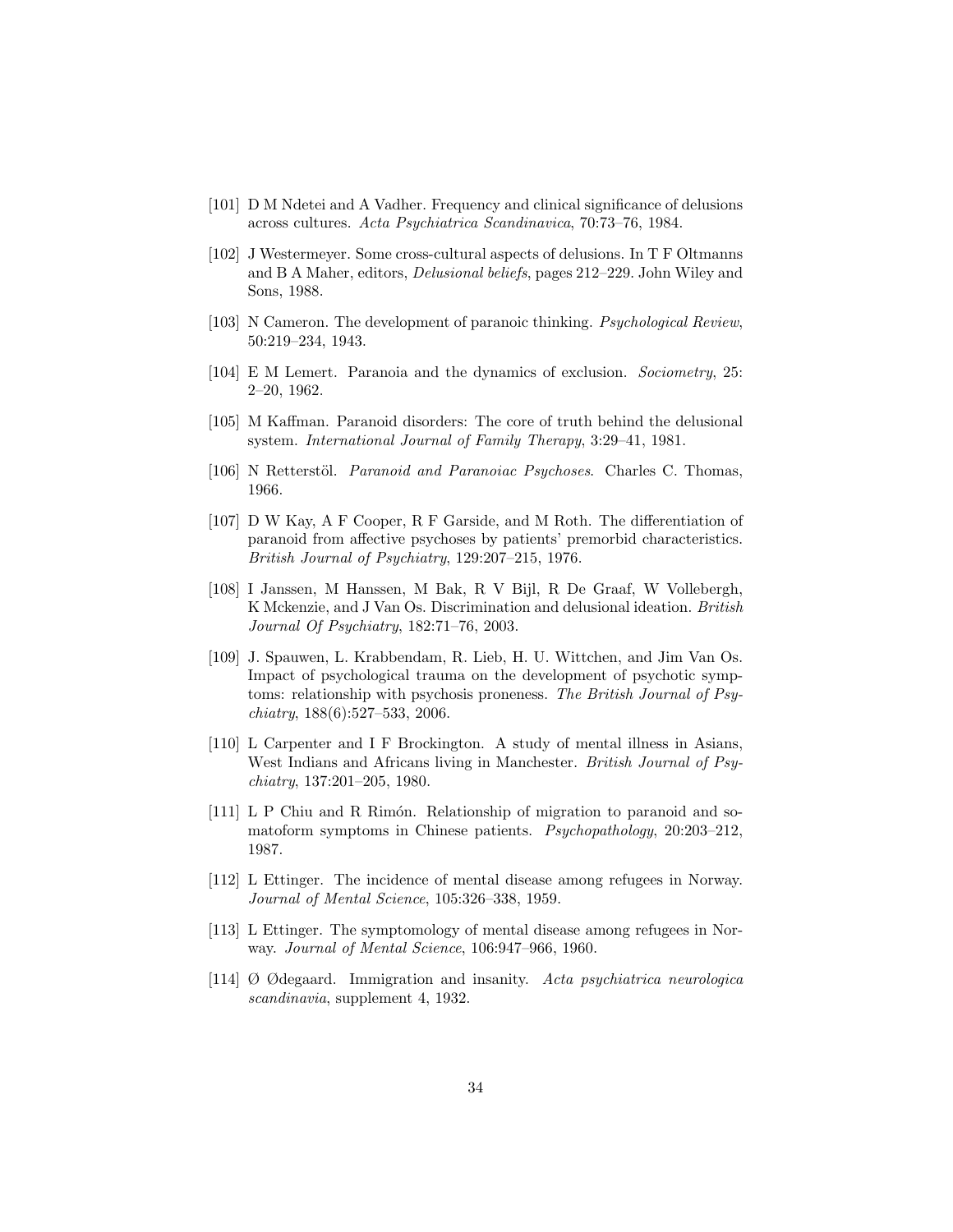- [115] J Westermeyer. Paranoid symptoms and disorders among 100 Hmong refugees: A longitudinal study. Acta Psychiatrica Scandinavica, 80:47–59, 1989.
- [116] L N Robins, B Z Locke, and D A Regier. An overview of psychiatric disorders in America. In L N Robins and D A Regier, editors, Psychiatric Disorders in America: The Epidemiologic Catchment Area Study, pages 328–366. Macmillan, 1991.
- [117] J Mirowsky and C E Ross. Paranoia and the structure of powerlessness. American Sociological Review, 48:228–239, 1983.
- [118] S D Soni and G J Rockley. Socio-clinical substrates of Folie à Deux. British Journal of Psychiatry, 125:230–235, 1974.
- [119] B G Burton-Bradley. Stone Age Crisis: A Psychiatric Appraisal. Vanderbilt University Press, Nashville, 1975.
- [120] B G Burton-Bradley. The New Guinea prophet: Is the cultist always normal? The Medical Journal of Australia, 1:124–129, 1970.
- [121] Peter T Sharp. The searching sun: The Lyeime movement crisis, tragic events and Folie à Duex in the Papua New Guinea Highlands. Papua New Guinea Medical Journal, 33:111–120, 1990.
- [122] J M Murphy. Psychiatric labeling in cross-cultural perspective. Science, 191:1019–1028, 1976.
- [123] Anthony Stevens and John Price. Prophets, cults and madness. Duckworth, London, 2000.
- [124] Harry D Eastwell. Associative illness among Aboriginals. Australian and New Zealand Journal of Psychiatry, 10:89–94, 1976.
- [125] Harry D Eastwell. Projective and identificatory illnesses among ex-huntergatherers: A seven year survey of a remote Australian Aboriginal community. Psychiatry, 40:330–343, 1977.
- [126] Harry D Eastwell. Psychological disorders among the Australian Aboriginals. In C T H Friedmann and R A Faguet, editors, Extraordinary Disorders of Human Behavior, pages 229–257. Plenum Press, 1982.
- [127] M F El-Islam. Symptom onset and involution of delusions. Social Psychiatry, 15:157–160, 1980.
- [128] H F M El Sendiony. Cultural aspects of delusions: A psychiatry study of Egypt. Australia New Zealand Journal of Psychiatry, 10:201–207, 1976.
- [129] H B M Murphy. Cultural aspects of delusion. Stadium Generale, 20: 684–692, 1967.